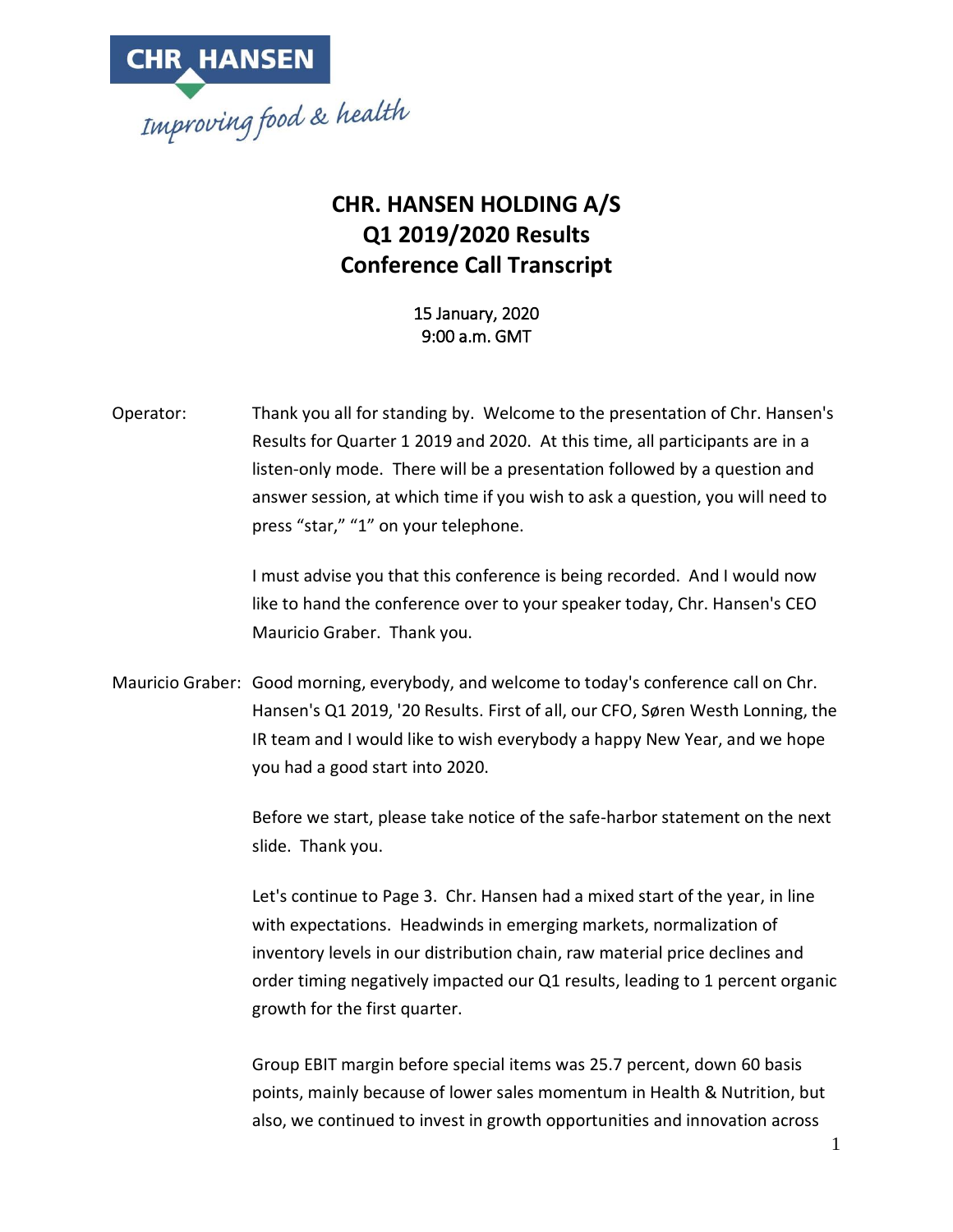

our 3 business areas. Free cash flow before acquisitions and special items was minus EUR 6 million, an improvement compared to Q1 last year, driven by a positive cash flow from operations.

On segment level, please turn to Slide 4. Let me start with Food Cultures & Enzymes that delivered a good organic growth of 4 percent, driven by all product areas, except probiotics. This performance needs to be seen in the broader market context, where end-market growth has come down noticeably.

Furthermore, the segment was negatively impacted by the normalization of inventory levels in our distribution chain, where we saw a buildup in the second half of the year because of lower end-market demand. In Health & Nutrition, organic growth was, as expected, negatively impacted by the order timing in human and plant health, leading to a decline of 4 percent for the segment.

Also bear in mind that Health & Nutrition had a tough comparable with 17 percent organic growth last year in Q1. On a positive note, Animal Health reported a very strong quarter. Our business momentum in the U.S. further accelerated on the back of improved cattle farmer economics.

Lastly, Natural Colors reported minus 1 percent organic growth due to continued negative raw material prices impacts and challenging market conditions. Excluding annatto and carmine, where we saw the largest price decreases, the division will have posted slight organic growth as FruitMax range again delivered very strong growth. All in all, not a great quarter, clearly below our ambitions, but in line with expectations and also in line with what we have communicated.

Please turn to Page 5 to talk in more detail about external factors that are currently affecting our performance. When we gave the guidance in October, we took a cautious stance for the current financial year, but it has become clear over the last 3 months that the headwinds are more persistent than what we had initially expected. Doing business in emerging markets remains challenging for different reasons. As a result, our customers see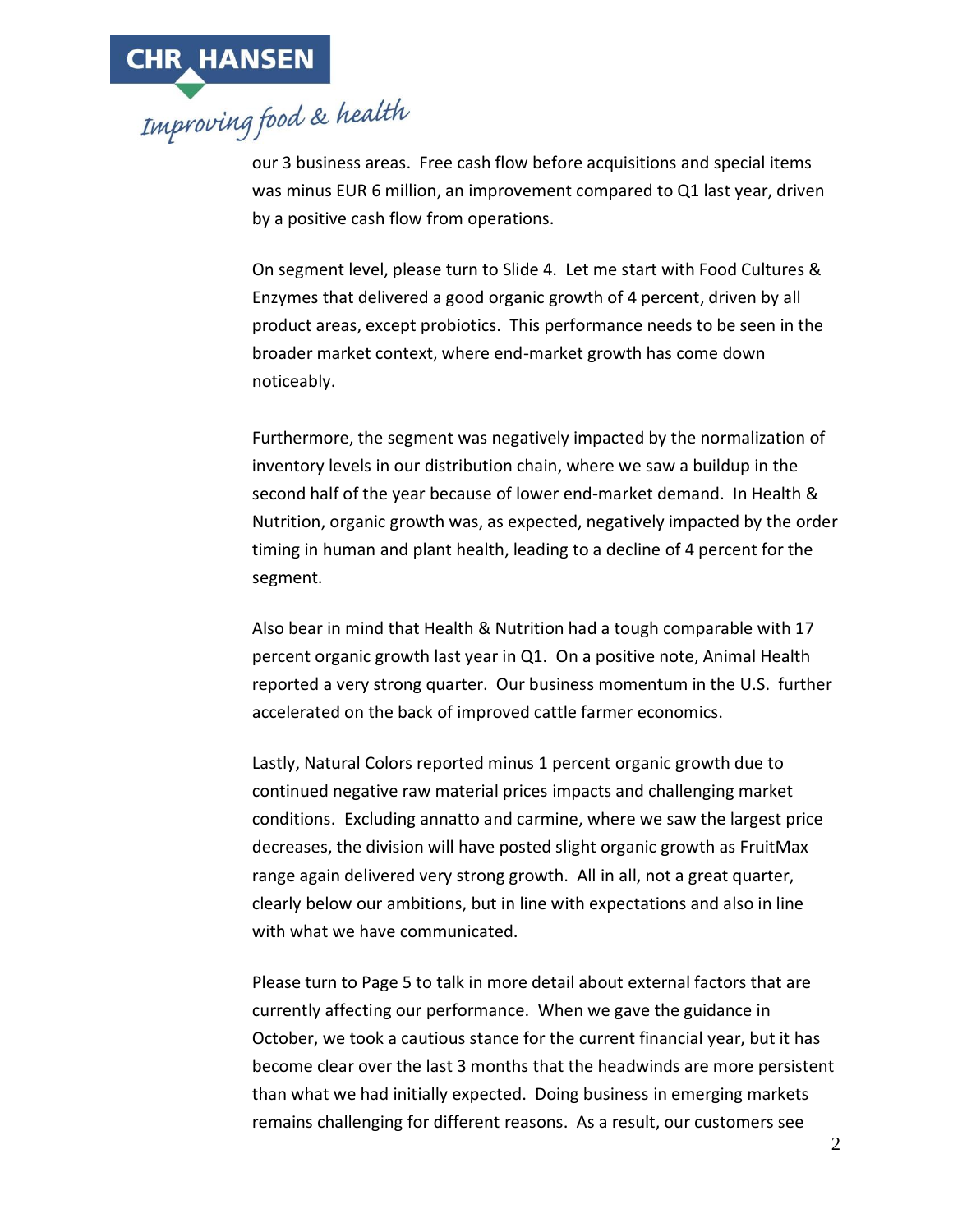

demand for their products dropping and are increasingly under pressure to save cost instead of bringing new innovations to market.

Well, to a certain extent, in Food Cultures & Enzymes, we can help customers drive efficiencies. For example, with CHY-MAX Supreme, our newly launched chief enzymes, the lower end-market demand does not leave us unaffected. Moreover, some of our larger customers are also losing markets from here to smaller competitors and startups.

In China specifically, the yogurt market has slowed beyond our mid-term estimate of mid-single-digit growth. Most recent market reports indicate that market volume growth is flat or even declining, driven by the steep rise of food prices triggered by the African swine fever and ongoing trade disputes with the U.S.

Within the yogurt category, the shift to ambient away from chilled probiotic yogurt remains a further negative for Chr. Hansen as it limits our upselling opportunities. In Natural Colors, not only the adverse economic climate, which hampers conversion to more expensive natural solutions, caused us a headwind but also continued low raw material prices.

Unlike expected, carmine saw another price decline of 10 percent in Q1, even though the prices were already close to historical lows last quarter. And this, of course, will continue to impact our sales prices throughout the year.

Lastly, we are clearly seeing structural slowdown in the dietary supplement market in the U.S. and Europe. And this, we believe, is because the consumers are confused about which probiotics to take and trying out alternatives to build, such as fermented beverages – fermented foods and beverages. But we are taking action to improve momentum, even in this more challenging market environment. Please move to the next slide, Slide 6.

Last quarter, we talked about the execution. And let me assure you that we have made the necessary organizational adjustments and taken the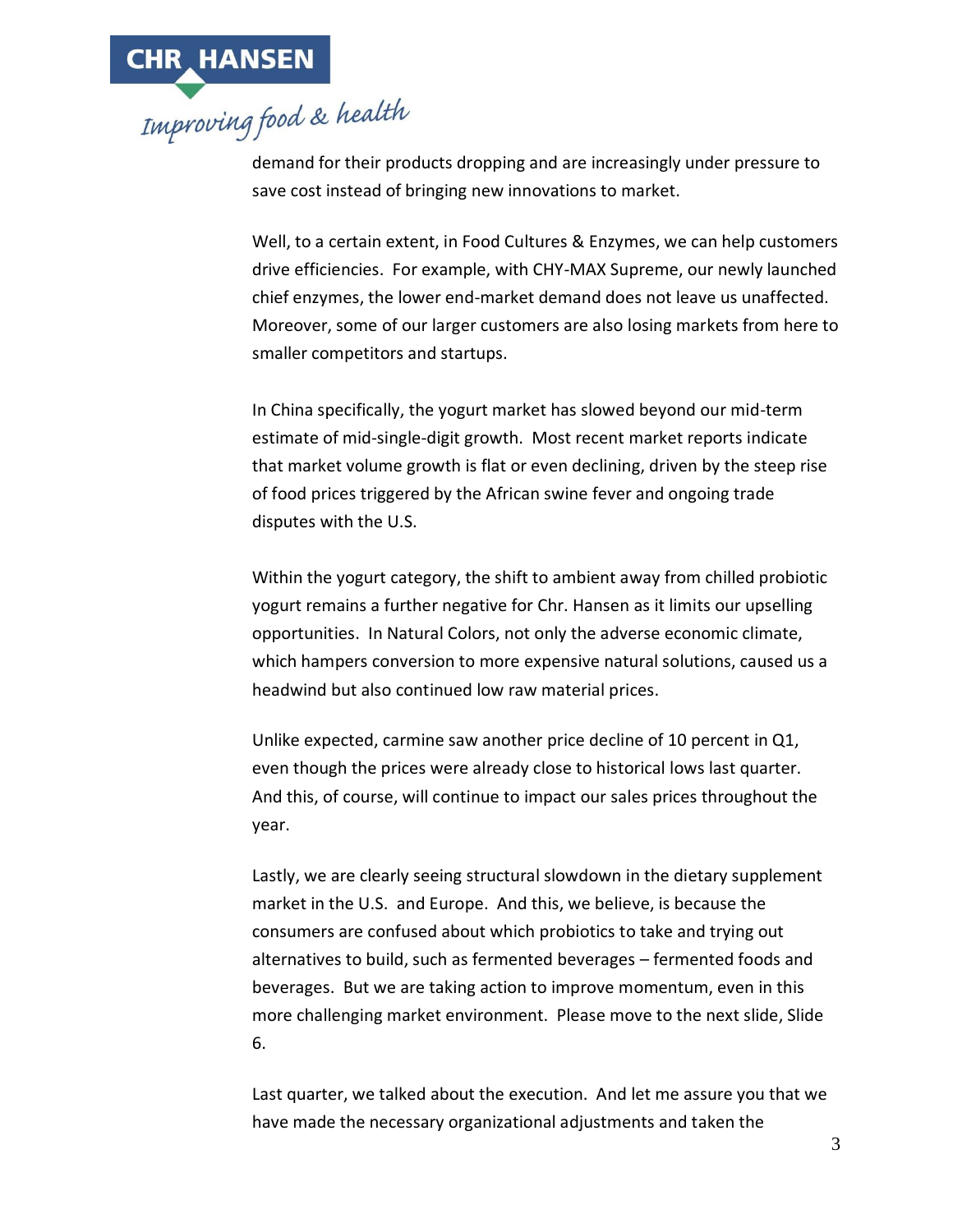measures that were needed to address this. In a market that is more demanding, we are – we have accelerated our efforts to drive sales execution, and we have made good progress on key initiatives that were presented to you last quarter. In Food Cultures & Enzymes, the focus is very much on driving commercialization of recent launches, upselling and developing our adjacencies, and here, we are well on track.

Our recent innovations have been very well received by customers. And here, I would like to highlight, once again, CHY-MAX Supreme that has gotten off to a very good start, particularly in Latin America, but also NOLA Fit, our lactase enzyme. Furthermore, two of our recent launches were recognized as finalists or winners at one of the industry's most important trade first, clearly speaking to the innovation strength of Chr. Hansen.

We are also making good progress on our business with fermented plant basis, where we have engaged in more than 150 customer projects over the last 12 months. We are investing in strengthening our product portfolio and offer our customers a high-performing culture range which tailored solutions to the different plant basis.

In bioprotection, we delivered double-digit organic growth in Q1 after a very soft fourth quarter, and we have accelerated our R&D efforts to bring the third generation to market which will be a catalyst for our growth in Asia Pacific. With regards to China, the slowing yogurt market clearly remains a challenge. Given our success in the past, there are limitations as to how much more we can grow in the established business by increasing our share of wallet.

And let me be clear, I do not expect us to get back to the historical growth rates of high double digits. While we continue to see growth opportunities, particularly in the SME segment and the low-tier yogurt space, what's most crucial for us is to defend our existing business also in light of competition.

Beyond that, I believe the key driver for future growth in China will be innovation. And you hear us talk about probiotics, but also in the probiotic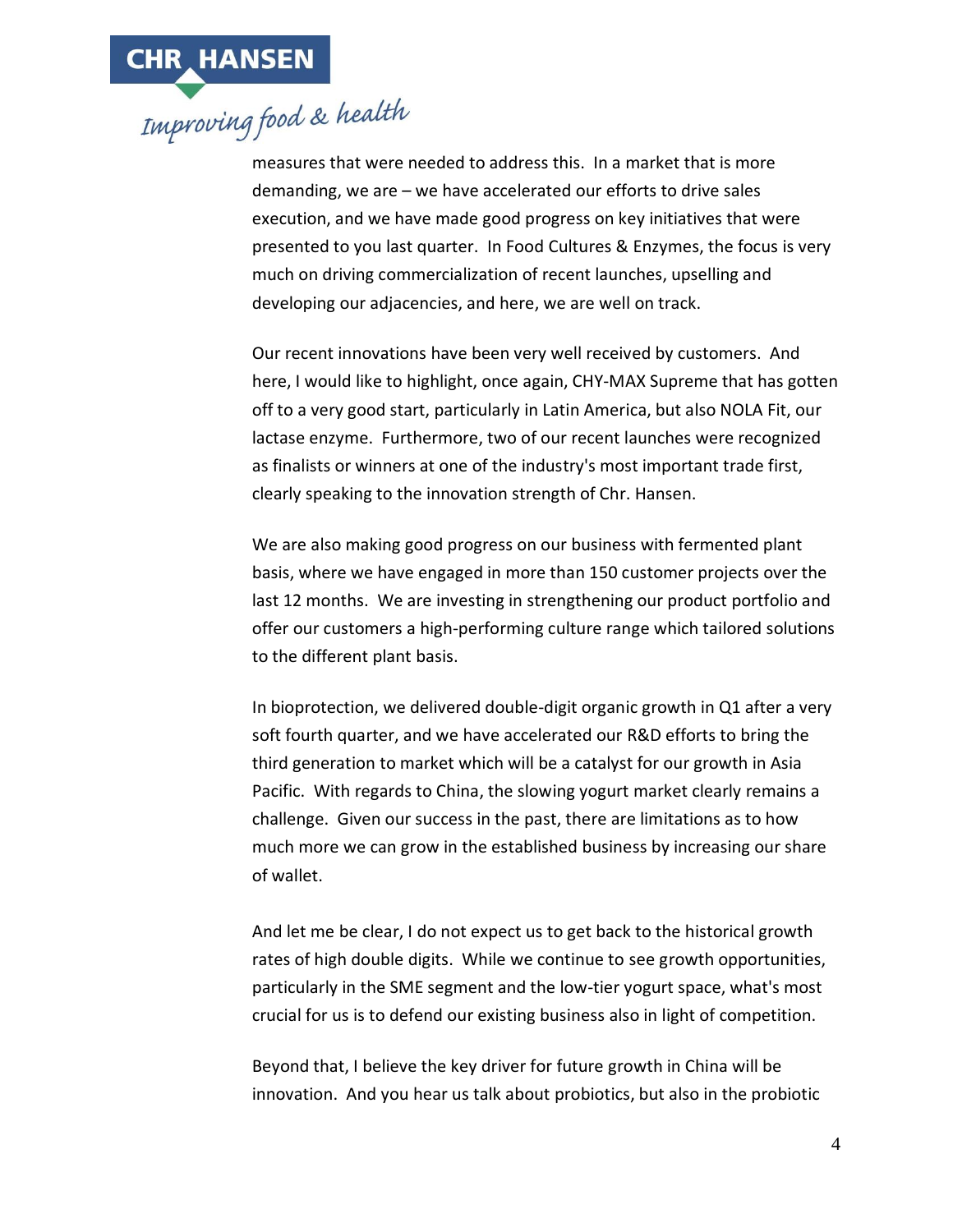

space, we believe we can innovate and bring new solutions that will help revitalize the market.

Turning to Health & Nutrition. I am pleased to report that we brought to market the new products in Q1, as announced at our last conference call. In Human Health, we launched a new probiotic strain blend for infant, which has shown to reduce the risk of necrotizing and tocolysis, the leading cause for mortality in preterm babies, by up to 50 percent.

Furthermore, our probiotic strain, BB-12, which has been described in more than 300 scientific publications, is now available for organic formulations and can be sold into the super-premium infant segment. Additionally, at our Human Health sales meeting, we introduced some interesting new concepts that we are currently presenting to customers. At the same time, the team is working to further expanding our customer base and geographical reach in emerging markets.

In Animal Health, we recently launched a new dairy probiotic, Bovamine dairy plus, which has seen very good take-up in the U.S., and we continued to roll out GalliPro Fit, our poultry probiotic. Furthermore, we are strengthening our route to market via direct selling where it makes sense and through closer cooperation with our distributor network.

Moving on to Plant Health. The quarter was once again impacted by the order timing from our partner, FMC, but we are on track to deliver on our strategic road map. Today, the team is running more and more projects and crops other than sugarcane, and we're also expanding our geographical reach with the entry into the U.S. market.

Trials with growers are in progress, and we expect first sales contribution this year, though at a very low level. Furthermore, our bionematicides were recognized as the best new biological product at the Agribusiness Intelligence Crop Science Forum, clearly showing that the innovation that Chr. Hansen has delivered in the crop protection space is important and something we can build on further.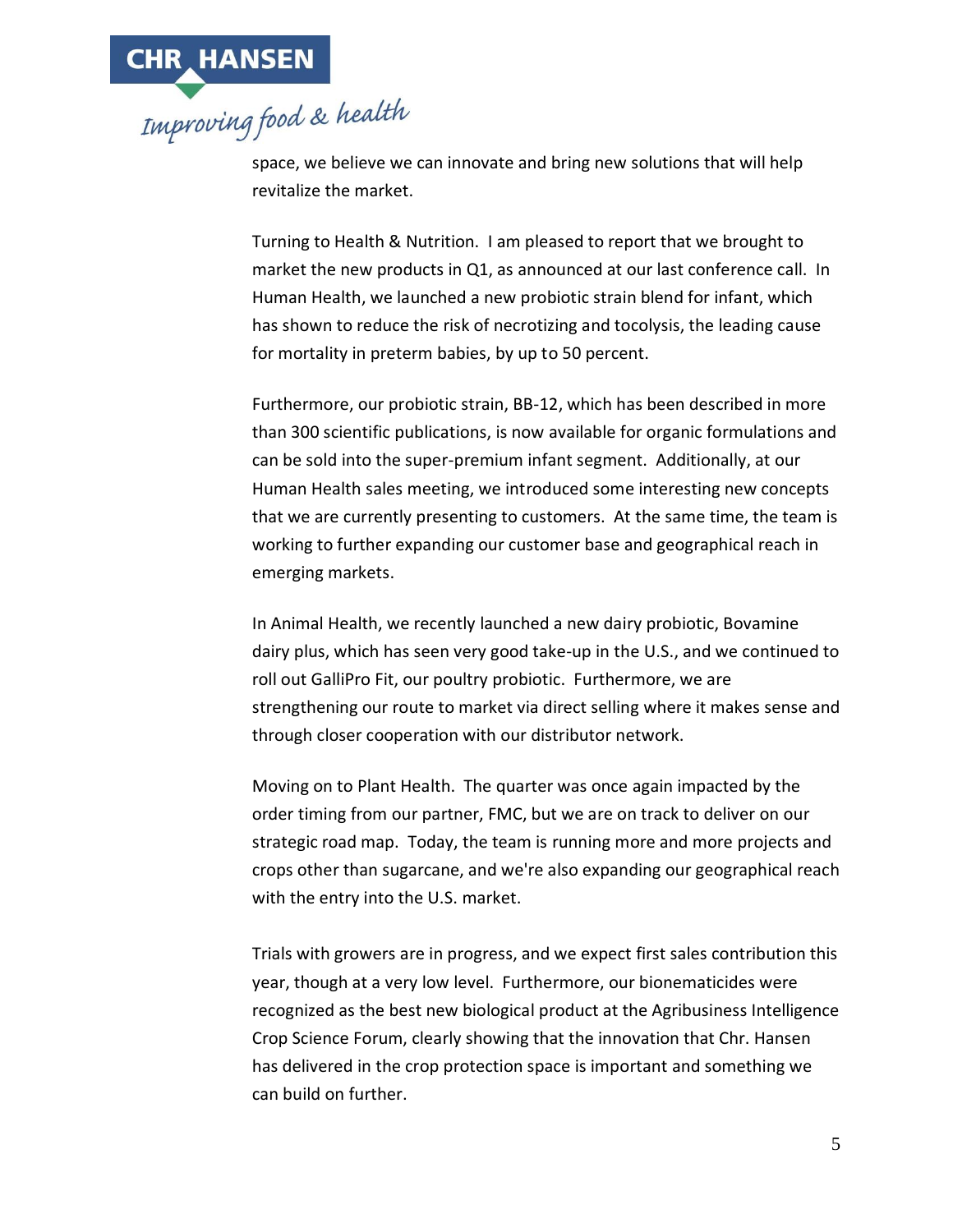

Lastly, with regards to the Human Microbiome lighthouse, I am pleased to report that BacThera, our joint venture with Lonza, has appointed Lukas Schüpbach as its new CEO and is having advanced dialogue with different microbiome companies that are highly interested in working with BacThera in the rapid evolving life biotherapeutic space.

For Natural Colors, the strategy is focused on the segments with the most attractive growth prospects, and I am pleased about the progress in our coloring food range, FruitMax, where we continued to gain market share. Furthermore, the team is working on driving conversion in the U.S. and expanding our business into pet food and the food service channel. Raw material prices are expected to remain low for the rest of the year. And instead of competing on price with low-cost players, the division continues to focus on driving profitability.

And with this update on our key initiatives, let me move on to the regional performance on the next slide, please. Group growth in the first quarter was driven by the Americas, whilst EMEA in APAC reported negative growth in light of low-end market demands and customer order timing. Organic growth in our largest region, EMEA, was down 4 percent, driven by declines in Health & Nutrition and Natural Colors. In Health & Nutrition, order timing in Human Health, in dietary supplements more specifically, was responsible for the weak performance.

While in Natural Colors, we continued to see a negative impact from lower raw material prices, but also from lower volumes in selected pigments. Food Cultures & Enzymes delivered decent growth, despite the continued weakness in the Middle East. The region was also impacted by the normalization of inventories at our distributors. North America delivered 7 percent organic growth with a very strong performance in Health & Nutrition, which was driven by Animal Health and good growth in Natural Colors, stemming above all from the coloring foodstuff business.

Food Cultures & Enzymes was on par with last year. Our chief production volumes were only growing slightly and sales in probiotics and wine declined. Latin America reported 9 percent organic growth with very strong growth in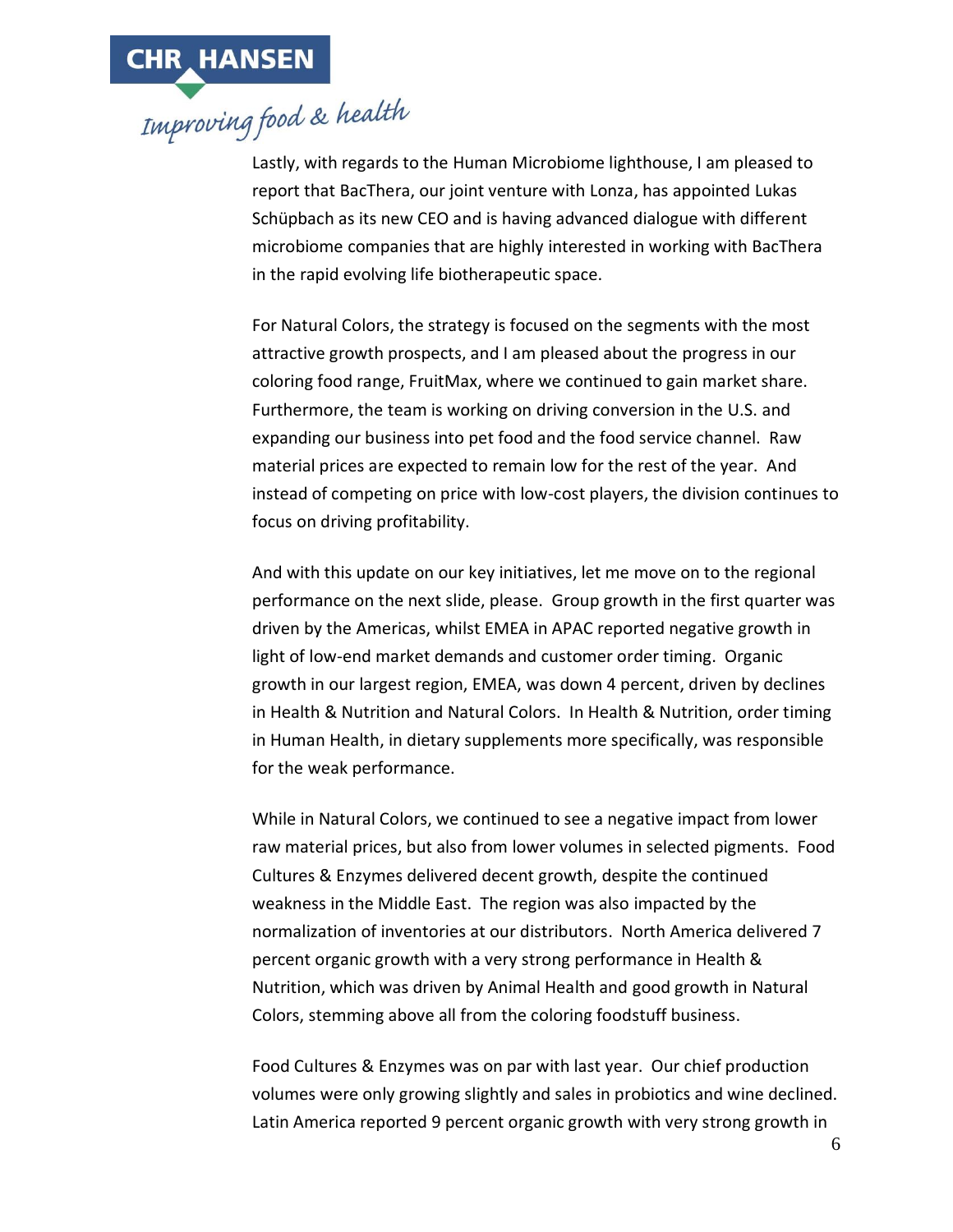

Food Cultures & Enzymes, despite the inventory normalization as we saw really good uptake of CHY-MAX Supreme, the chief enzymes. Health & Nutrition declined because of the order timing in Plant Health, and Natural Colors delivered solid growth, driven by new customer wins, despite continued raw material price headwinds.

In Asia Pacific, organic growth was minus 2 percent, with a decline in Health & Nutrition, which was mainly due to order timing and very high comparables in Human Health. Food Cultures & Enzymes delivered slight growth for the region, whilst China grew solidly with strong growth in fermented milk, which was offset by the continued decline in probiotics.

As already said, the overall market dynamics, though, are unchanged with continued high food price inflation and end consumer preferring ambient over chilled and probiotic yogurts, a trend that is negatively impacting our mix. Lastly, Natural Colors performance was on par with last year.

With this, I would like to hand over to Søren for the segment reviews and the group financials.

Søren W. Lonning: Thank you, Mauricio, and welcome also from my side. Please move to Slide #8 for the segment review. In Food Cultures & Enzymes, momentum improved slightly in Q1 compared to the last quarter. Organic growth was 4 percent, with a 3 percent contribution from volume and 1 percent from price.

> And this, despite a continued decline in probiotics and the already mentioned normalization of inventory levels in our distribution chain, which had a negative impact of around 2 percentage points. There were no material contribution from euro pricing.

> I would further like to emphasize that, as Mauricio already alluded to, endmarket growth is currently tracking at a very low level, with fermented milk growing only 1 percent to 2 percent and cheese only growing around 1 percent globally, adding up to between 1 percent to 1.5 percent growth.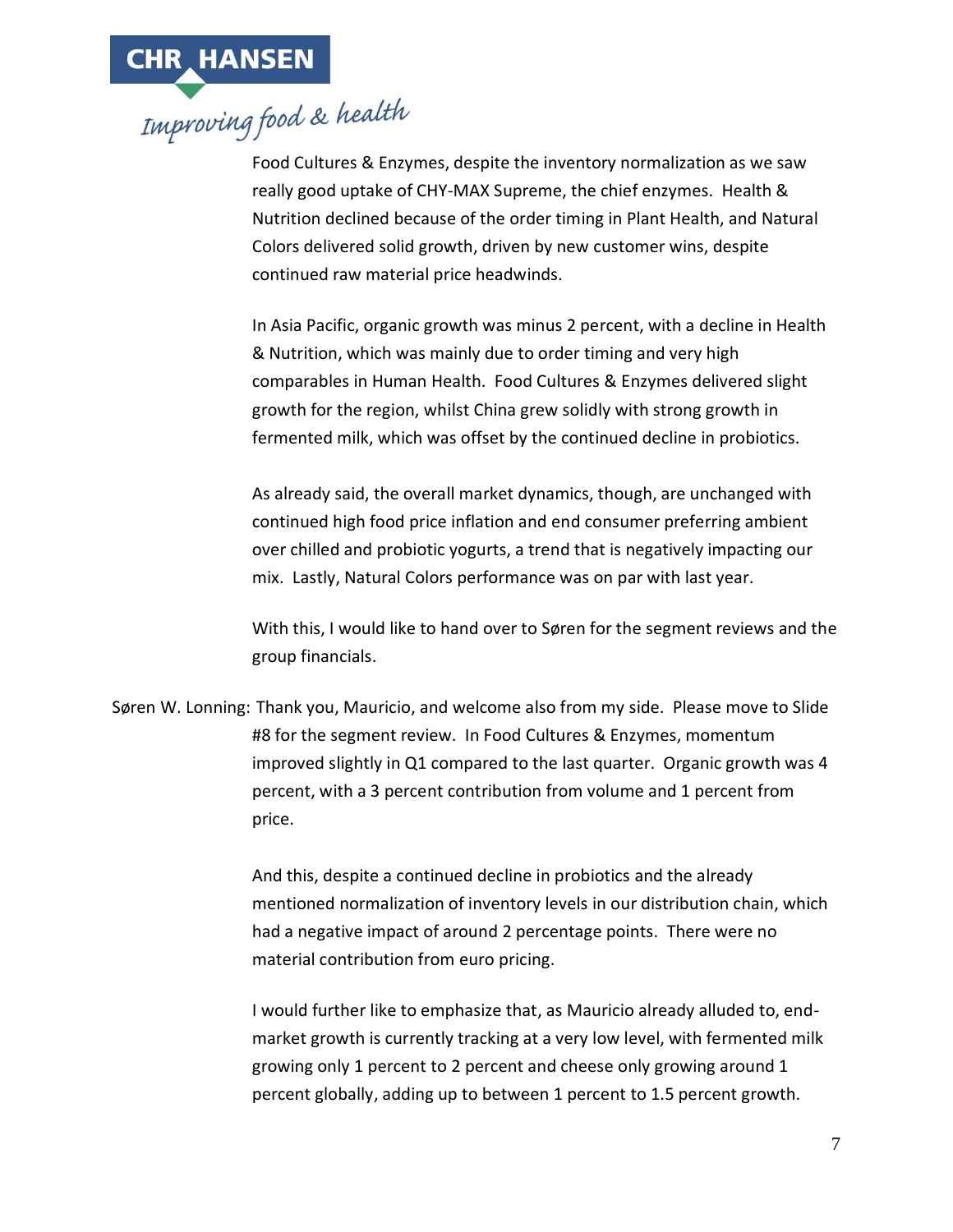

This is clearly below the base assumptions in our growth model, which assumes around 3 percent fundamental market growth. If we look at the performance by product area, fermented milk, enzymes, meat and wine grew solidly in Q1, whilst cheese delivered good growth, and bioprotection reported approximately 10 percent organic growth, driven by fermented milk and meat.

The decline in probiotics continued to be related to China where probiotic yogurt consumption is currently declining. At the same time, in the U.S. and Europe, large legacy brand owners continued to lose shares to smaller players, which was a net negative for Chr. Hansen.

Looking at profitability, the EBIT margin for Food Cultures & Enzymes increased by 40 basis points to 32.1 percent as we continued to see scalability benefits from our Copenhagen site expansion come through.

In Health & Nutrition, please move to Slide #9. Growth was negatively impacted by timing of orders in our Human and Plant Health businesses whilst Animal Health recorded a very strong quarter, supported by improved cattle farmer economics in the U.S., a positive impact from a late silage season and the rollout of our new probiotic offering for dairy cattle called Bovamine dairy plus.

Organic growth for Health & Nutrition, overall, though, was minus 4 percent as Human and Plant Health, both declined as expected. Whilst in Plant Health, order patterns should be back to normal as per Q2, we take a more cautious stance for Human Health. Our dietary supplements customers continued to face a challenging market with increasing competition from players without scientific documentation and end consumer still struggling to choose the right product.

As a result of this, our customers are delaying projects and taking down expectations. In infant formula, on the other hand, the tailwind that we've seen from new brand registration rules in China over the past 24 months is fading. Whilst overall, the outlook for probiotic to infant formula is still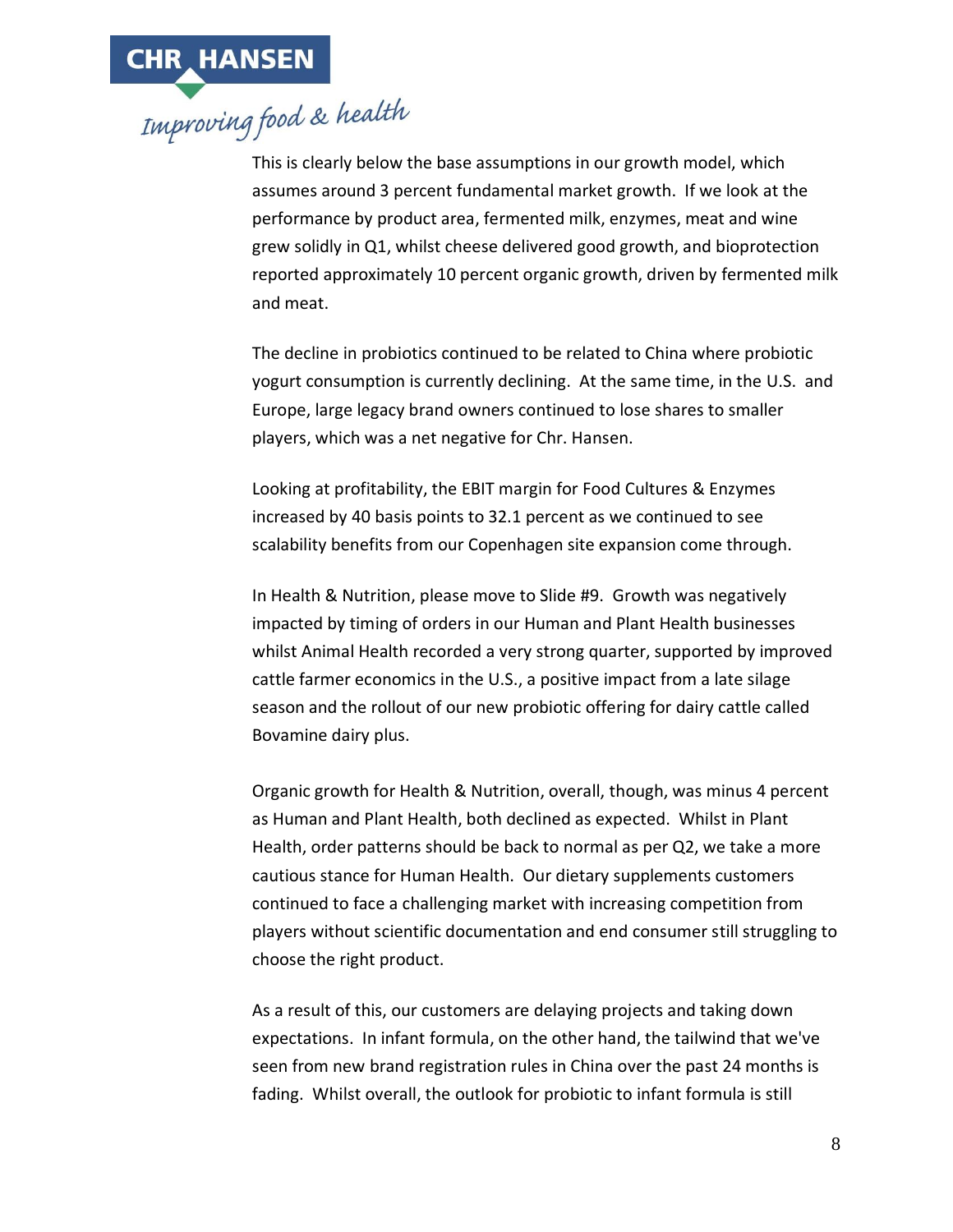

positive with double-digit market growth, FY '20 will be a challenging year, given the high comparable that we face.

Looking at profitability for the segment. The lower sales momentum had a negative impact on the EBIT margin, which came in at 19.6 percent, 5.8 percentage points lower than last year. Another reason for the decline in profitability was slightly higher R&D spending for Plant Health.

Moving on to Natural Colors on the next slide, Slide 10. The division reported minus 1 percent organic growth as our traditional Natural Colors business continued to be challenged by declining raw material prices for carmine and annatto as well as a generally more challenging economic climate in emerging markets.

On a positive note, our current foods business reported very strong growth, particularly in EMEA, and we delivered solid growth in LatAm due to recent project wins. Looking at profitability, the division was able to increase its EBIT margin, thanks to the lower raw material prices by 1.1 percentage point to 12.0 percent and increased the absolute EBIT by a full 10 percent.

Let's now look at the group financials and the cash flow on the next page, Page 11. Group organic growth was 1 percent, all driven by volume. Currencies had an immaterial impact. If we look at profitability drivers, the gross margin improved by 0.4 percentage points year-on-year, driven by scalability benefits in Food Cultures & Enzymes and lower raw material prices in Natural Colors, partly offset by negative scalability in Health & Nutrition due to the lower sales. As Mauricio already alluded to, we continued to reinvest in future growth and our strategic priorities, resulting in a 1 percentage point increase in operational expenses in Q1.

Higher investments in R&D were mainly related to Food Cultures & Enzymes and Plant Health, whilst the increase in sales and marketing was mostly attributable to Food Cultures & Enzymes and Natural Colors.

Overall, this led to an EBIT margin before special items of 25.7 percent for the year, down 60 basis points. Special items amounted to EUR 1 million,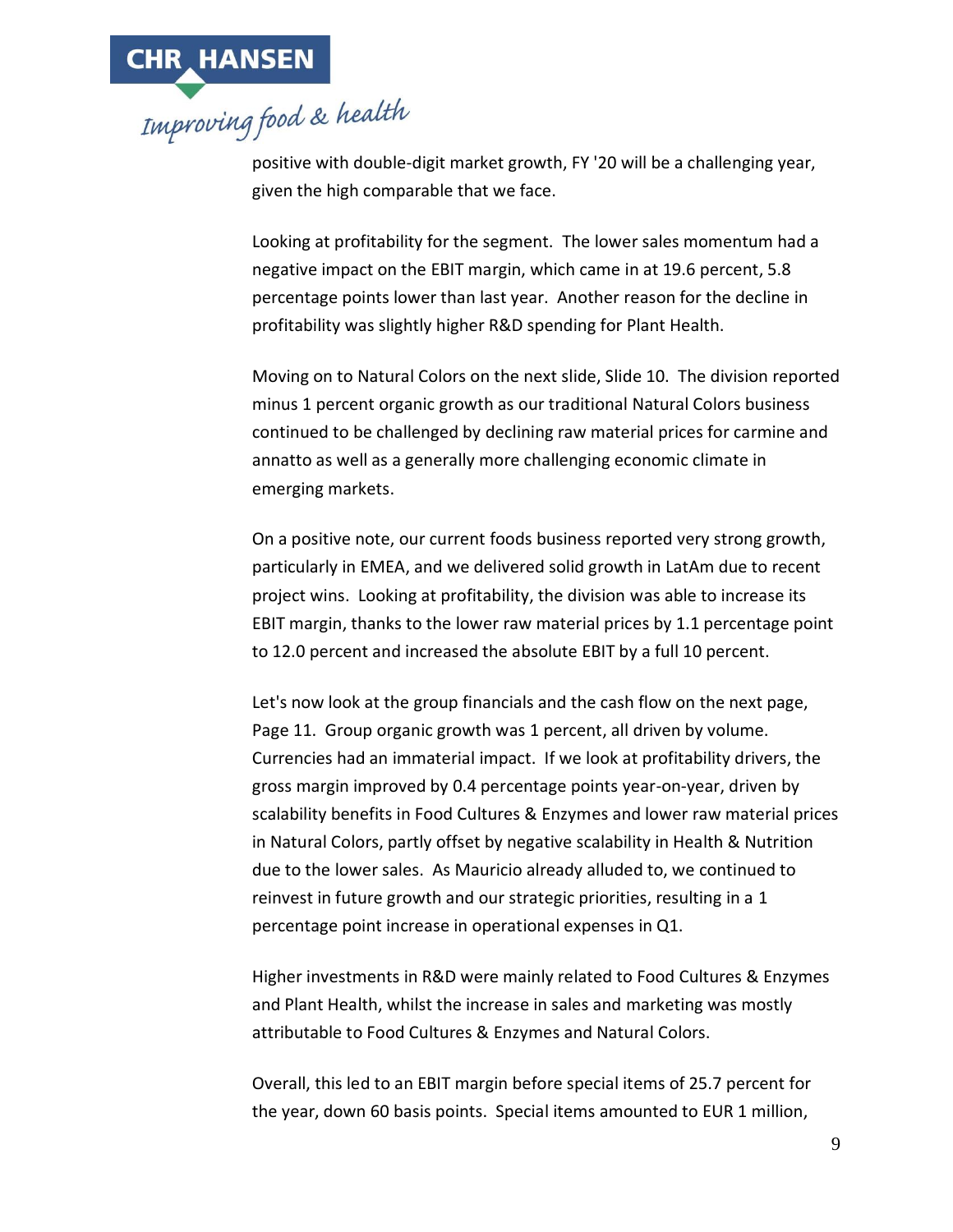

primarily related to costs associated with our BacThera joint venture, leading to an EBIT margin for the group of 25.4 percent. Please remember that our investments in BacThera is listed under net financial items in the P&L, where we reported a small loss this quarter as expected and as an investment in associates in a separate line in the cash flow statement.

Turning to the right side of the slide. Free cash flow before acquisitions and special items was an outflow of EUR 6 million compared to an outflow of EUR 33 million in Q1 last year. The improvement was driven by the positive cash flow from operating activities, which was due to a favorable change in net working capital and lower taxes paid.

Cash flow used for operational investing activity was 10.6 percent of revenue compared to 11.1 percent last year. For the full year, we expect CapEx to end above the prior year level of EUR 139 million, driven by our expanded investment program. And with this, I would like – I would now like to move on to the guidance slide on Page 12.

Even though Q1 was very much in line with our expectation, we do narrow our organic growth guidance range for 2019, '20, in light of lower end-market growth to now 4 percent to 6 percent compared to 4 percent to 8 percent before, with an expected neutral impact from euro pricing. In the remaining 9 months of the year, Food Cultures & Enzymes and Health & Nutrition, in combination, are expected to grow around 7 percent compared to 7 percent to 10 percent before.

Food Cultures & Enzymes is now expected to grow 5 percent to 6 percent, which is significantly above the current low momentum in the dairy end market. This is around 1 percentage point lower than what we previously assumed. The growth expectation for Human Health have also been lowered because of delays of customer projects in dietary supplements, whilst expectations for Animal and Plant Health remain largely unchanged as both are expected to deliver strong growth.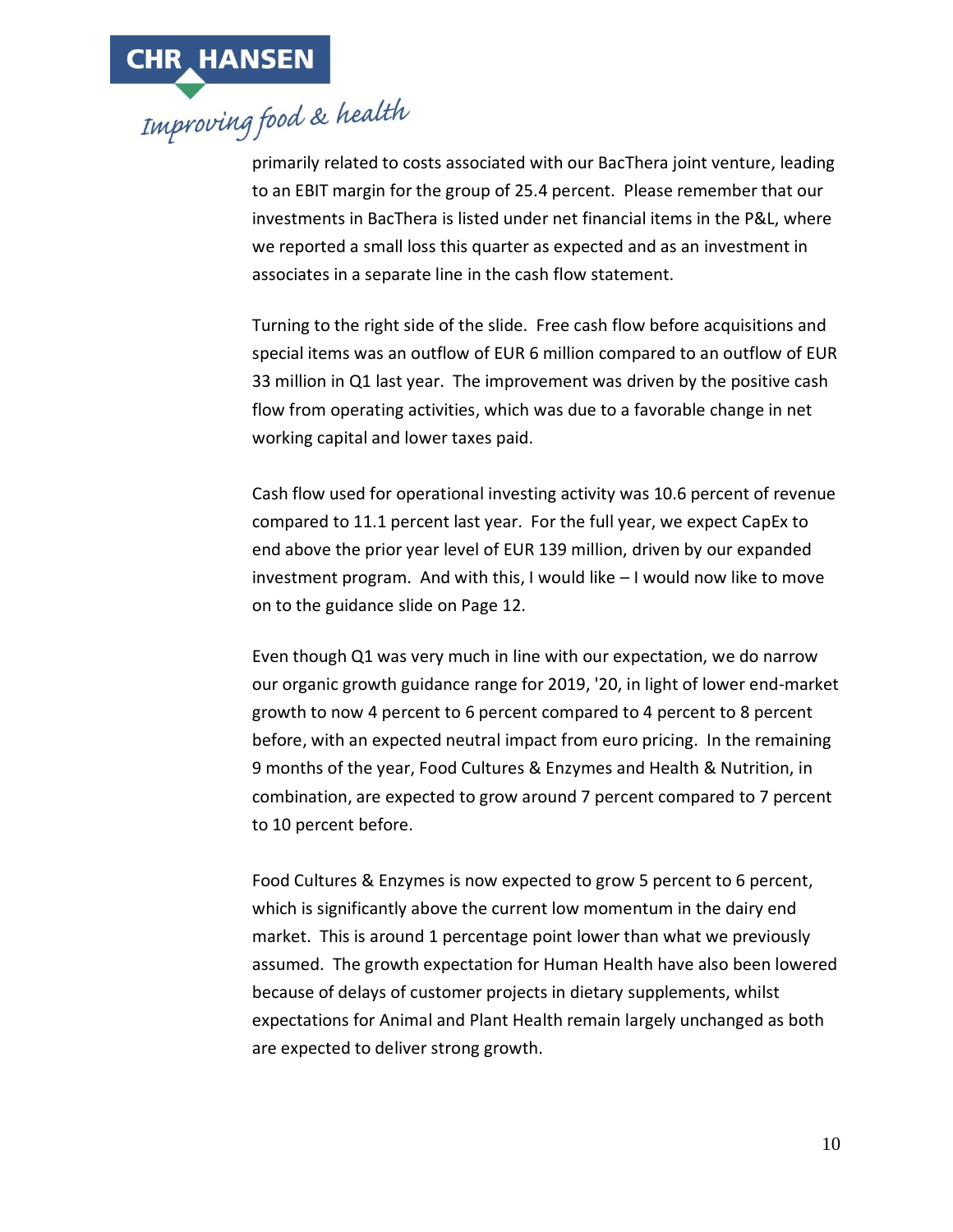

Lastly, Natural Colors is still expected to grow low to mid-single-digit in the remaining 9 months, driven primarily by continued growth in coloring foods, but partly offset by lower raw material prices. The other two guiding metrics are unchanged. EBIT margin before special items is still expected to be around 29.5 percent.

Increased utilization of production capacity in Food Cultures & Enzymes will have a positive impact on the margin, which will – which is expected to be offset by selected investments into the lighthouse projects and other strategic priorities. Free cash flow before acquisitions and special items is still expected to be around EUR 190 million, with CapEx above the EUR 139 million that we realized last year.

And with this, I would now like to hand back to Mauricio to talk about our long-term ambitions.

Mauricio Graber: Thank you, Søren. Whilst at this point in time, our strategy review process is still ongoing, preliminary results indicate that the headwinds we are facing at the moment are not all of short-term nature, which is why we not only narrowed the guidance range for our current financial year but also had to revisit our long-term growth ambition.

> As part of the strategy process that we are conducting a thorough review of the growth opportunities in our different end markets, our R&D pipeline and current customer initiatives. The preliminary conclusion does not support Chr. Hansen maintaining the current long-term growth ambition of 8 percent to 10 percent until '21, '22 with Food Cultures & Enzymes delivering 7 percent to 8 percent.

> There are 3 main reasons for this. First, fundamental market growth in Food Cultures & Enzymes is approximately 1 percent lower than the previously anticipated 3 percent, and this is because of the expected lower growth rates in emerging markets as well as the decline in fresh dairy consumption per capita in the U.S. and Europe because of consumer preference shifts.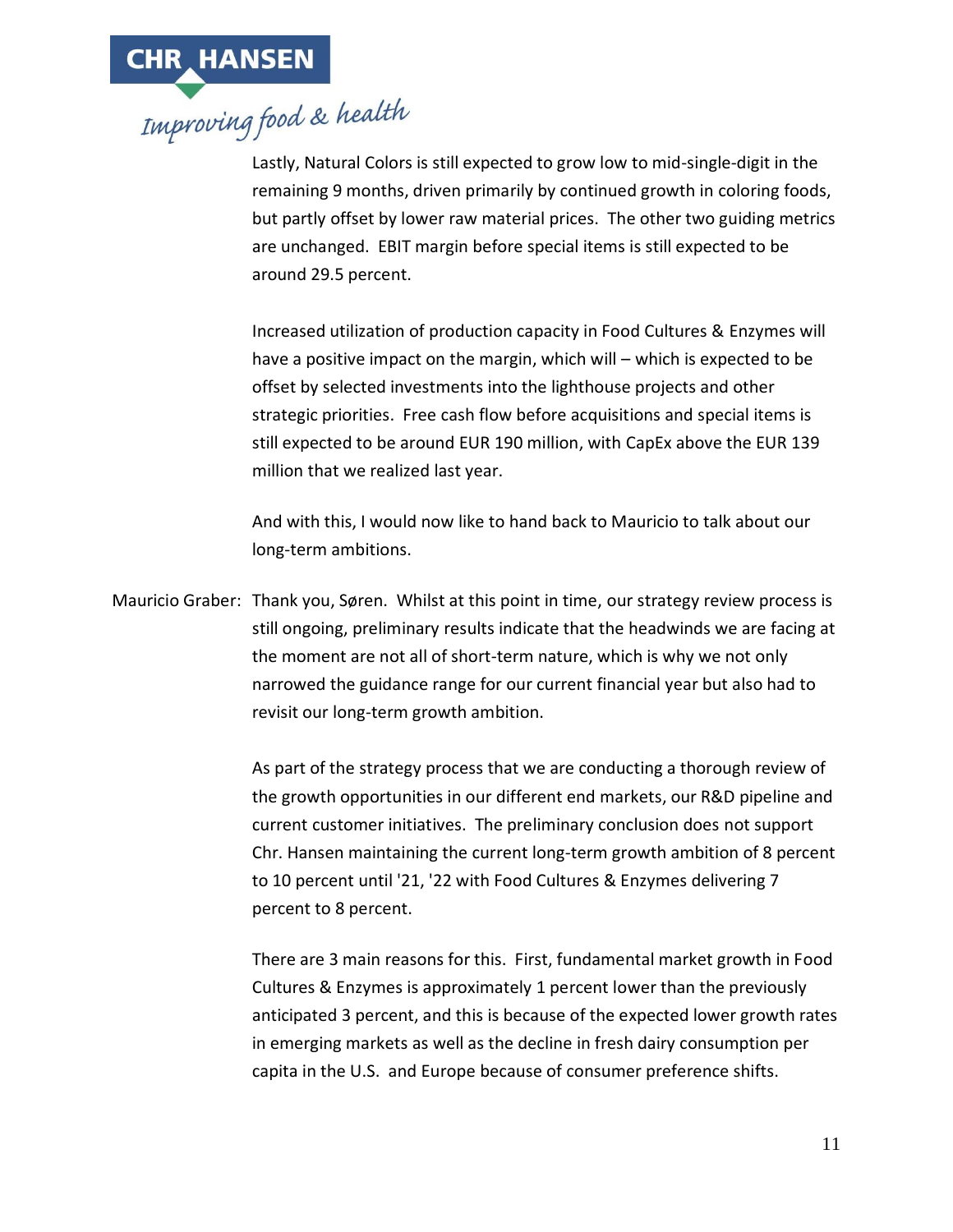Second, the structural changes in the dietary supplement market means that we expect Human Health market to grow at a slower pace than previously expected. And third, Natural Colors. For Natural Colors, if we leave the raw material prices impacts aside, conversion is progressing slower than what we had anticipated, and we don't see any key indications that this will change absent of regulatory incentives.

Taking all of these factors into consideration, as a management team, we don't think that 10 – the 8 percent to 10 percent group organic growth until '21, '22 is longer feasible, which is why we decided to issue a new preliminary long-term growth ambition of mid- to high single-digit growth for the group until '24, '25.

The group long-term ambition on EBIT margin and free cash flow until '20, '21, '22 remain unchanged for the time being but, of course, we will review together with the preliminary growth ambition as we are completing our work on the strategy. A new set of long-term financial ambitions for the period until 2024, '25 will be finally confirmed and announced at the Capital Markets Day in April.

To wrap up, please turn to the next page. Q1 2019,'20 was in line with expectations, but current end-market challenges are proving to be more persistent than we had anticipated 3 months ago. As CEO, I clearly dislike delivering negative news in the form of a downward correction to our growth outlooks, but as management, we are committed to providing our shareholders with full transparency and our best assessment of the current situation.

Overall markets have turned less positive, but that doesn't mean that we are standing still. We have made good progress on our key initiatives, strengthened sales execution across the organization, further advanced our commercialization pipeline and seen really good early update of our recently launched product.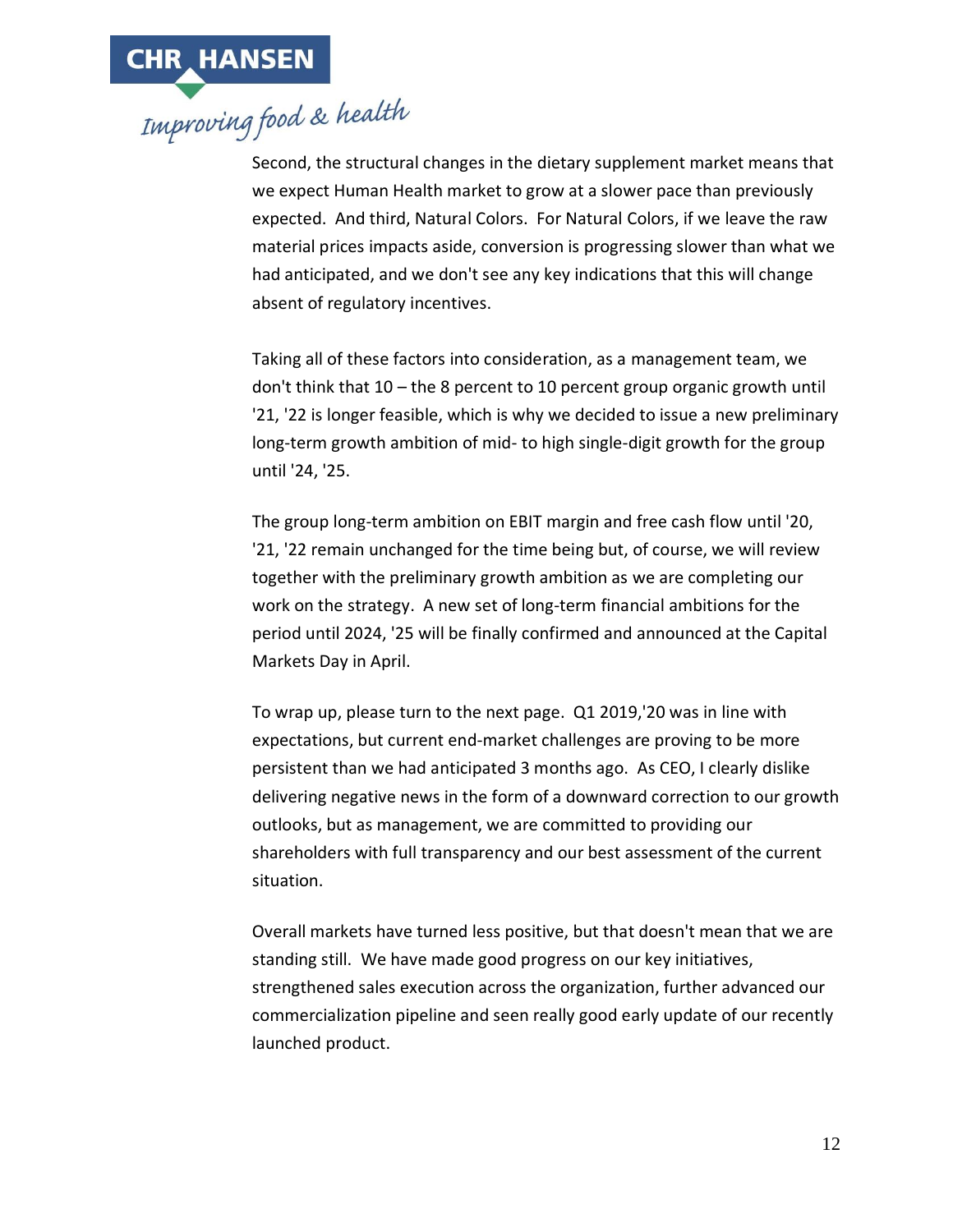I continue to believe very strongly in Chr. Hansen's mid- to long-term growth opportunities and our unique technology platform. And whilst we have lowered our long-term growth ambition, Chr. Hansen still has the ambition to continue to significantly outperform its end markets. I am convinced the current challenges will strengthen our organization and make us more resourceful in winning with our customers.

There remains many attractive growth opportunities in the microbial and natural solution space. It is amazing all the things that we can do with the power of good bacteria in solving some of the society's largest challenges. And I am looking forward to sharing the results once we have completed our strategy process in April at the Capital Markets Day, for which you can now sign up in our IR website. Chr. Hansen is an ambitious company, and we are doing everything we can to accelerate momentum and create value for shareholders in the current market conditions.

With this, I would like to open up the call for Q&A. Thank you very much.

- Operator: Thank you. For the questions and answer session, participants are kindly asked to limit themselves to three questions only. As a reminder, if you wish to ask a question, please press "star," "1" on your telephone and wait for your name to be announced. If you wish to cancel your request, you may press the "hash" key. Once again, "star," "1" if you have any questions. The first question is from the line of Lars Topholm from Carnegie.
- Lars Topholm: A couple of questions on my side. So on the new long-term growth targets, do you expect this mid- to high single-digit range to be narrowed in at the Capital Markets Day on the 22nd of April? And specifically for Food Cultures & Enzymes where you have lowered the underlying market growth by 100 bps, do you see any change in the potential additional growth you can deliver on top of the underlying market growth or sort of that discrepancy the same as before?

And second question is, you mentioned that you have accelerated 3G bioprotections. Can you comment a little bit more on what that means relating to timing of when this is launched? And what it means in terms of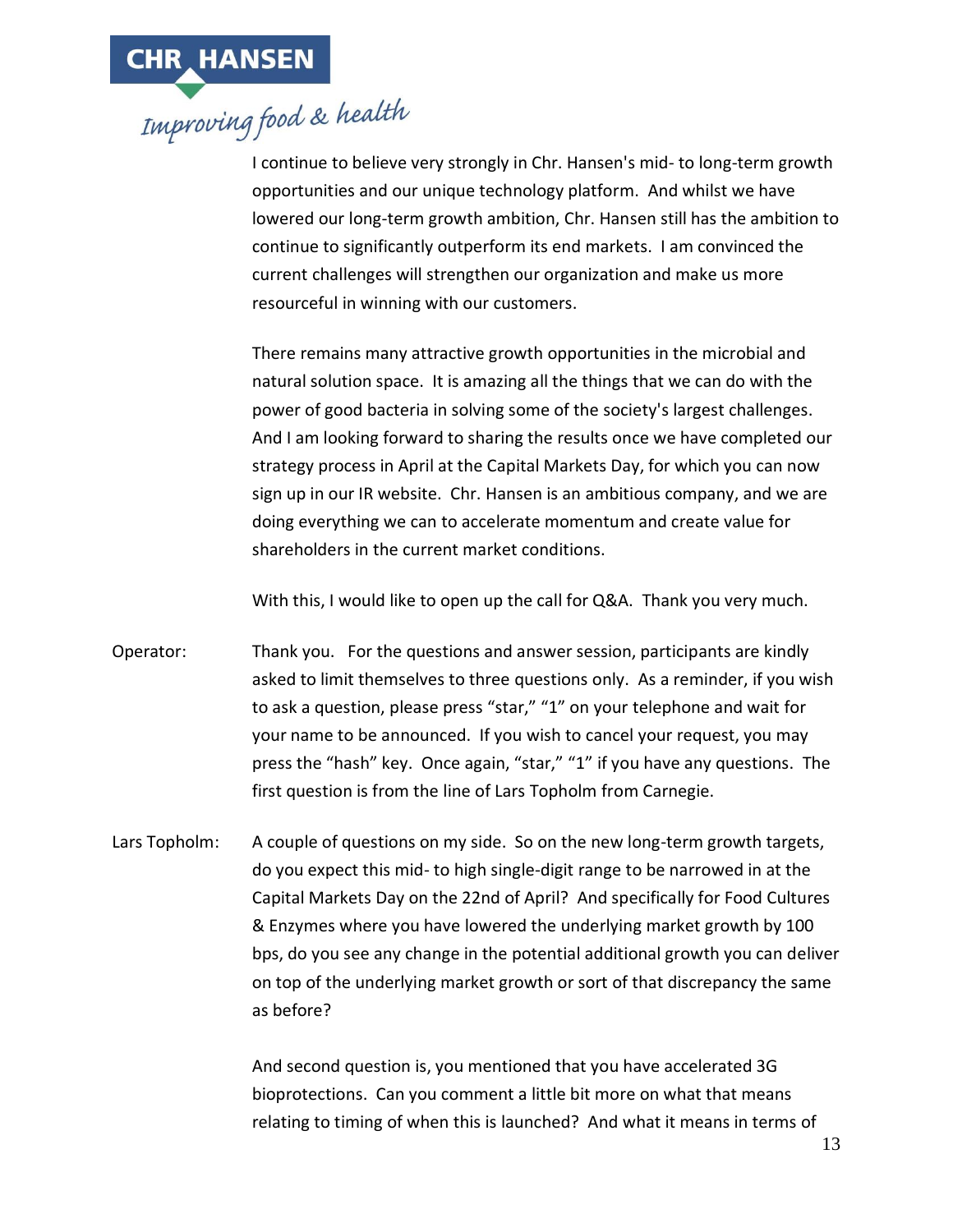

reaching growth? I still think you need to grow close to 30 percent CAGR to reach your lighthouse ambition for bioprotections. Is that realistic? And then a third question, which is more technical.

So with BacThera, your human biome investments and end expenses are clearly going into a company which is booked as financial expenses, does this mean that you are to factor moving expenses out of Health & Nutrition, which will now be reported below the EBIT line?

Mauricio Graber: Thank you, Lars. I will take a couple of the questions and then pass it on to Søren for completion. So on your question about guidance, the whole purpose of issuing the interim guidance was to be transparent and, obviously, we cannot comment more on this until we have the time to complete our full strategy assessment and come back in April with what we believe is the guide – the right long-term ambition for our business based on the 5-year strategic priorities.

> So I appreciate timing on that. And in Food Cultures & Enzymes, as we have indicated in the text, our ambition is to continue to significantly outgrow the underlying market with our innovation, expansion, market share, customer engagement so you can expect that model of Food Cultures & Enzymes to continue to play on a multiple outperformance of the market.

- Lars Topholm: That I understand, Mauricio, sorry, if I can just comment on that. So does that mean for Food Cultures & Enzymes isolated scene, the moving part is really the underlying market growth and not anything else?
- Mauricio Graber: That is the major moving part of the change in Food Cultures & Enzymes. I think what you also have to look and take into consideration, Lars, as we look 5 years ahead, is we'll continue to have a larger conversion level in our DBS, but the most material change for sure is the underlying market.

To your second question on the third-generation bio-p, I wouldn't say anything different for what we say in the last call. We think that would be 18 to 24 months away that we can really introduce that to customers. But there's a lot of priority being placed on that. And obviously, any incremental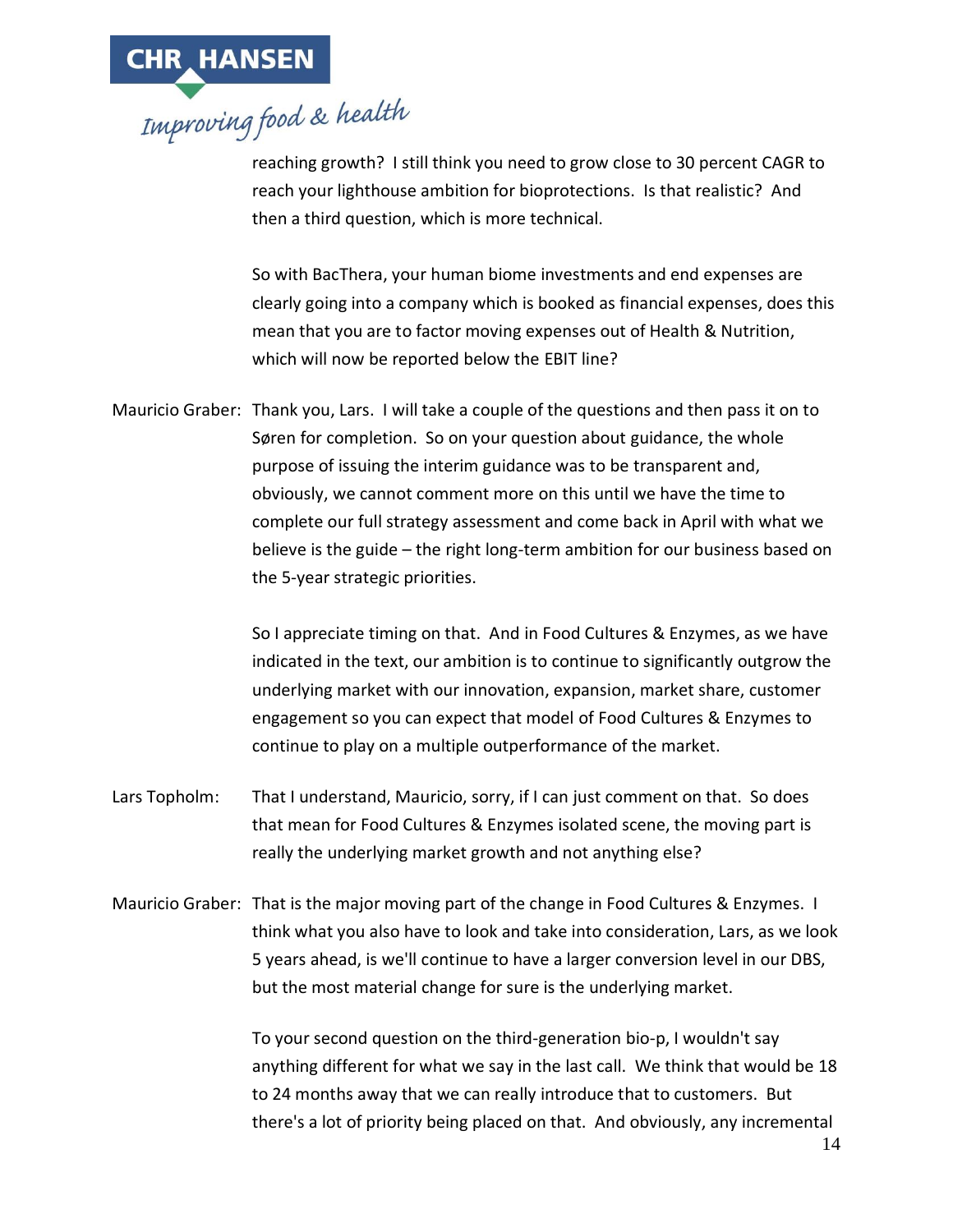

improvements that we find between the second and a full-blown third generation, we will sequentially bring that into the market.

I would say I have a high level of confidence on the relevance and the potential of bioprotection for Chr. Hansen. But we will come back in April in the Capital Markets Day because – revisit when the EUR 200 million can be achieved. I think you are right that a 30 percent CAGR is probably not realistic. Søren, I will pass it on to you for the BacThera question.

Søren W. Lonning: Yes. And regarding BacThera, you can say that there has been a small transfer of both costs and also a little bit of business, you can say, from Chr. Hansen to BacThera as part of this change, but it's quite small numbers overall. And the net impact on EBIT is immaterial in the larger scheme of Chr. Hansen.

> The key, you can say, impact in BacThera relates to new hirings in the company, new establishment in the company and investments made after we have closed and created the – closed the transaction and created the joint venture formally.

- Mauricio Graber: I think I would just add to that, Lars, that the investments that we're doing in BacThera really to have the large capabilities to be able to supply under farmer conditions to the customers according to the CDMO model of BacThera.
- Lars Topholm: Yes, I understand. I was just asking because theoretically, one could argue for higher margins in Health & Nutrition, if expenses are transferred to below a bit, but it wasn't that lucky.

Operator: Our next question is from the line of Søren Samsøe from SEB.

Søren Samsøe: Søren here. Just in regards to your – both your this year's guidance and the coming year's guidance, I mean I don't think I've heard you use the market growth as a primary explanation for your own growth. So I was just wondering why – something has changed that makes sure you're more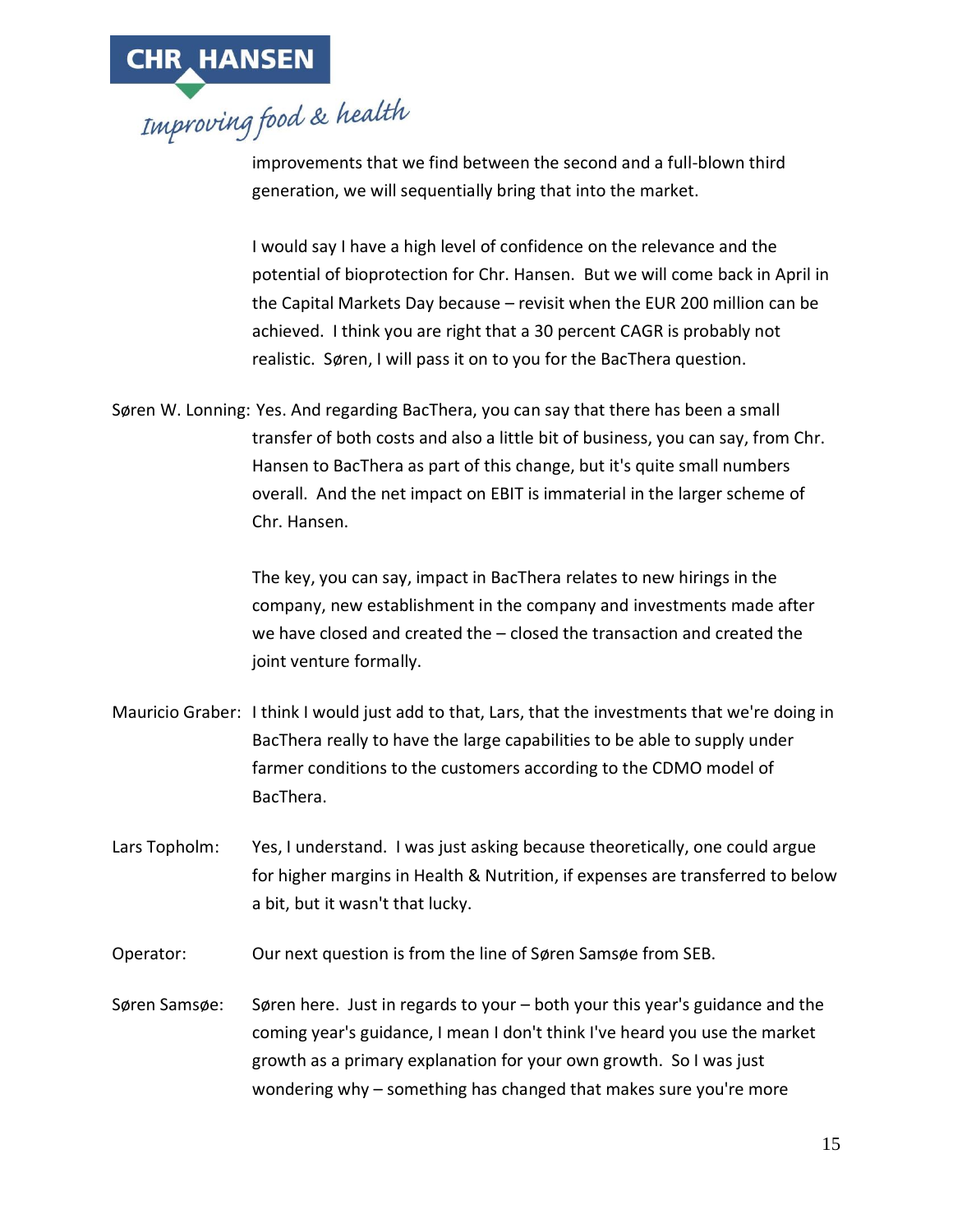

dependent on market growth than we have seen in the past and what that could be?

And then secondly, regarding the inventory adjustments of 2 percent in Food Cultures & Enzymes, first of all, if you could just elaborate a little bit what regions and what clients are we talking about here? What's the reason for the inventory adjustments? And where are they? And also secondly, if you can quantify if there would be an inventory effect in Q2 and Q3 as well?

Mauricio Graber: So on the overall guidance, I think, Søren, you are right, which is we operate as an innovation company that outgrows the underlying markets by a multiple. But when there are significant changes to several of the underlying markets, I don't think we are immune to that. So what we're trying to flag to you in a clear and transparent way today are basically 3 things.

> The underlying market growth in dairy has probably moved down by 1 percentage point, from 3 percent to 2 percent. And while we still expect to significantly outperform that, it's definitely more challenging. And that's why we sort of narrow our range as well from 4 percent to 6 percent. But you can see from our guidance on Q2 to Q4 that we still expect the microbial platform to have a strong performance, and with that, Food Cultures & Enzymes as well as a multiple of that underlying market.

The second one is Health & Nutrition, really dietary supplements is a big challenge. And while we are committed as a leading company to the future of probiotics in microbial solutions and got held in the whole opportunity that this represents, we will need to find a way to innovate more in this segment and to make consumers readjust the growth in the dietary supplements category, specifically.

And the third one is Natural Colors, where you see that the conversions of large brands are slow and far apart. We do see on the positive side, new product introductions, mostly being launched with Natural Colors. I hope this provides you some colors – some color to the question. Søren, I will pass it to you for the...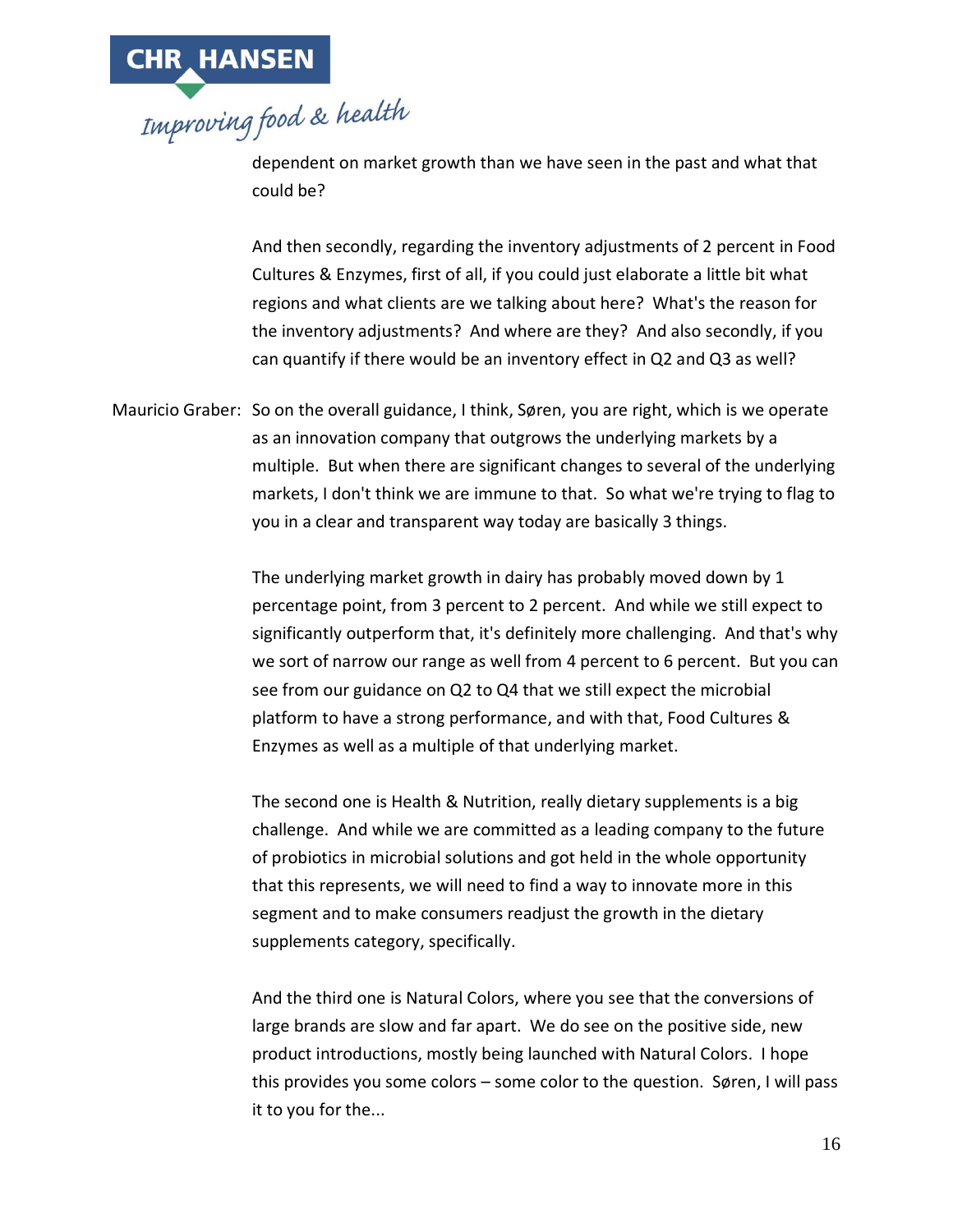

- Søren Samsøe: Sure. If I could just follow-up. I mean, OK, so that's fair. But then I don't hear you say that anything has changed in your, you can say, in the competitive advantage, in the pricing situation or in the competitive situation, that nothing has changed there. That's not what I hear you say.
- Mauricio Graber: That's correct. I think we feel quite strongly on our if you look at the fundamentals of our business, Søren, of saying, it's a business with high barriers to entry, high switching costs for customers, and where we hold a lot of innovation and strong pricing power.

I think that is reflected in the strength of our EBIT performance and in our performance overall. We are going through a moment of a more challenging growth period. That, I have the confidence, as a team will be able to address, but we need to confirm the fact that the growth has been more challenging.

Søren W. Lonning: Søren, regarding your question on the inventory adjustments. If you look at the regional drivers, this has been primarily been in the emerging markets and with Middle East and Asia outside China as the key areas. And we are seeing that relating to a gradually slowing demand seen during the second half of FY '19 that translated into this higher inventory position.

> As we have written in the announcement, we believe we are roughly 75 percent completed in Food Cultures & Enzymes. So we have taken, by far, the majority of the hit in Q1. There will still be a small impact that we expect to – that will hit us in – over the coming quarter, but it will be of a smaller nature than what you have seen here in Q1 for sure.

So we are around 75 percent done. And that means that it's up to 1 percentage point that we still have to go in a mission in a single quarter that we have, but the majority is done.

Operator: Our next question is from the line of Jonas Guldborg from Danske Bank.

Jonas Guldborg: First, if I can go back to dietary supplements, could you just repeat and also elaborate on what it is that is fundamentally changing your outlook longer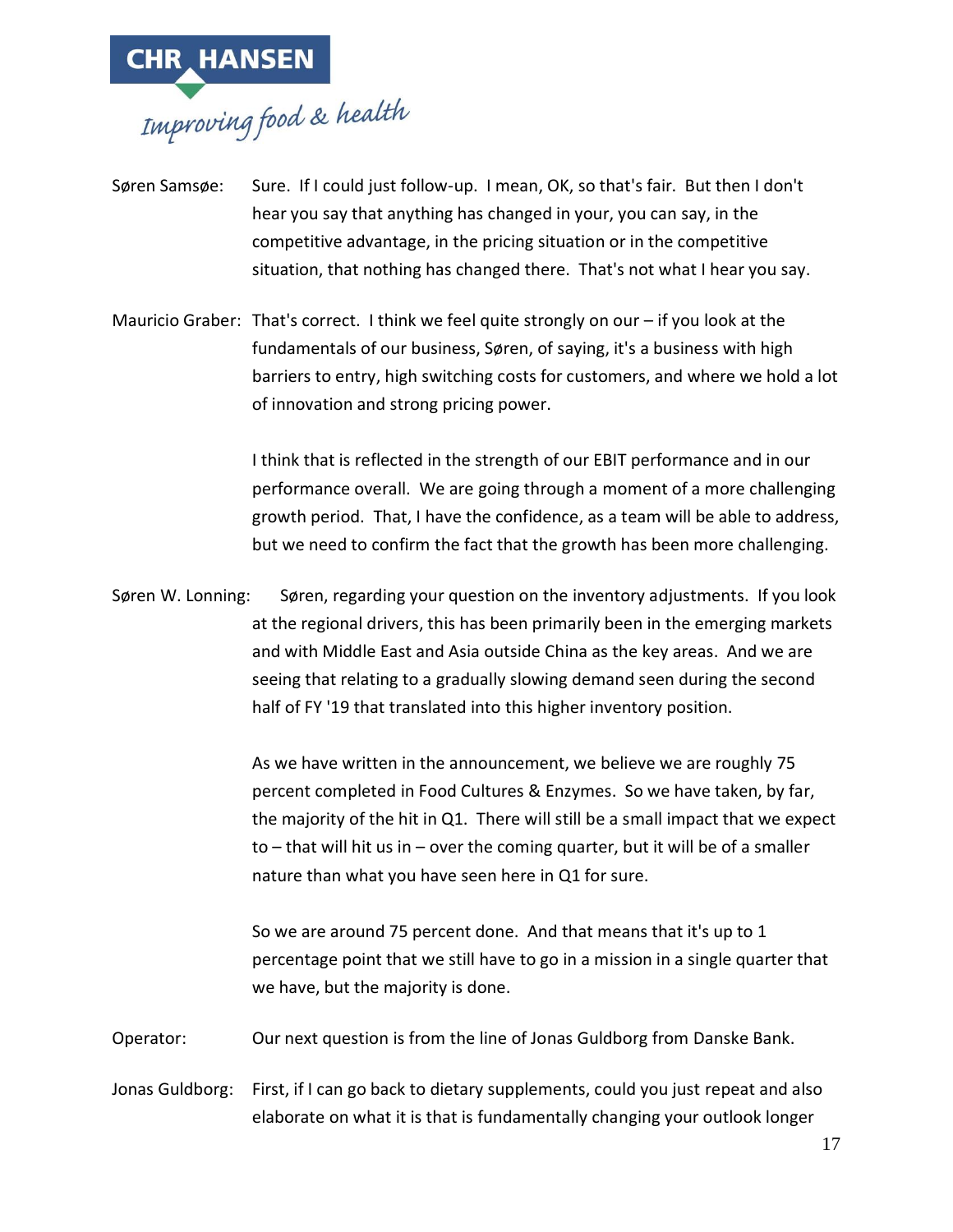

term? And also, in that perspective, is there anything you can do – elaborate on what you just said you could do to kind of get you out of this lowergrowth prospects? Then secondly, this was your fifth quarter with the organic growth below 20 percent in bioprotection.

Is it rightly to assume that the challenges you experienced from the beginning of last year is now annualized and then from Q2, we should see a higher organic growth – significantly higher organic growth for bioprotection? And then my last question is on Natural Colors. Now you're lowering your longer-term outlook for Natural Colors growth.

So it's clearly not supporting your overall group organic growth expectations. Does that change your view on your ownership of this business?

Mauricio Graber: Thank you, Jonas. I think on dietary supplements, I would say, we have seen a weak dietary supplement market across key markets, mainly, I would highlight the U.S. where there has been really what we call bill fatigue and a lot of offering of undocumented strains, creating a lot of confusion with the end consumer.

> And I think the whole category and the shift that we have seen also to online has made the whole dietary supplement category in the U.S. go down to very low levels of growth. We have also seen in Europe, some of the largest dietary supplement markets like Italy soften. And even in China, the dietary supplement markets have also been slower.

So I think you're seeing a bit of a more systemic slowdown in the category. And by the way, I want to differentiate that from infant formula, where we continued to see a higher penetration of probiotics in infant formula, and we're excited about the growth opportunities that, that represents. What we have to do in the dietary supplements category as a leader in that category is to innovate together with our customers, to continue to drive science of the consumer, make the right choices.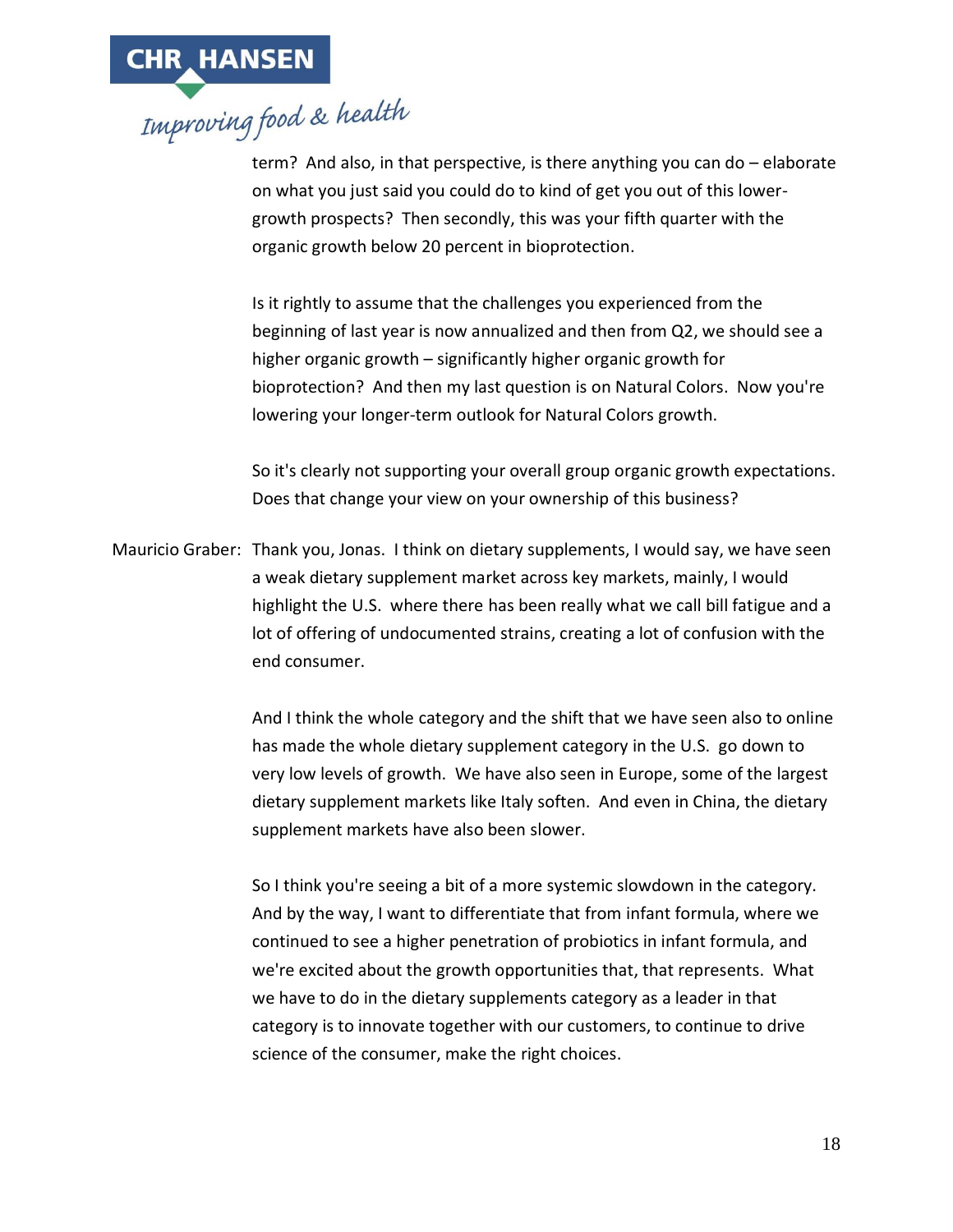

And I think in the call today, I gave you some really good examples on how we are leading with BB-12 and LGG to bring specific products that resonate with the key consumer needs, and we will continue to invest in building our strength in the dietary supplements category.

Bioprotection, I think we delivered 10 percent growth in Q1. I – what I stated is that bioprotection represents a large opportunity across the fermented categories. And also in the future to expand to some other categories as we have mentioned. But the technical challenges are higher to overcome. And therefore, I think we need to come back to how fast will bioprotection grow.

Probably, if you have to take a best estimate, I would take Q1 as the best estimate of saying we expect bioprotection to continue to deliver doubledigit growth, but I won't project that to the higher end of 20 percent. NCD, Søren, do you want to comment?

- Søren W. Lonning: Yes, I think the we're in the middle of a strategy process. And as part of that, we are obviously always reviewing the – both the growth outlooks within our businesses, but we are also considering the entirety of the portfolio. But we have no work ongoing to change at this point, but it's a natural thing that is embedded in this strategy process, and that's the only thing really to say about that at this point in time.
- Operator: Our next question is from Heidi Vesterinen from Exane.
- Heidi Vesterinen: So the first question, I think in your speech, you said that you're needing to defend your position in light of competition in China. Could you elaborate on what you meant? That's my first question.
- Mauricio Graber: We see a more competitive market in China. I think, as I've mentioned several times, Heidi, we have a very high market share in China, higher than our average Food Cultures & Enzymes market share. And therefore, you can expect that when a market slows down, like it happened in China, there's more competitive pressure.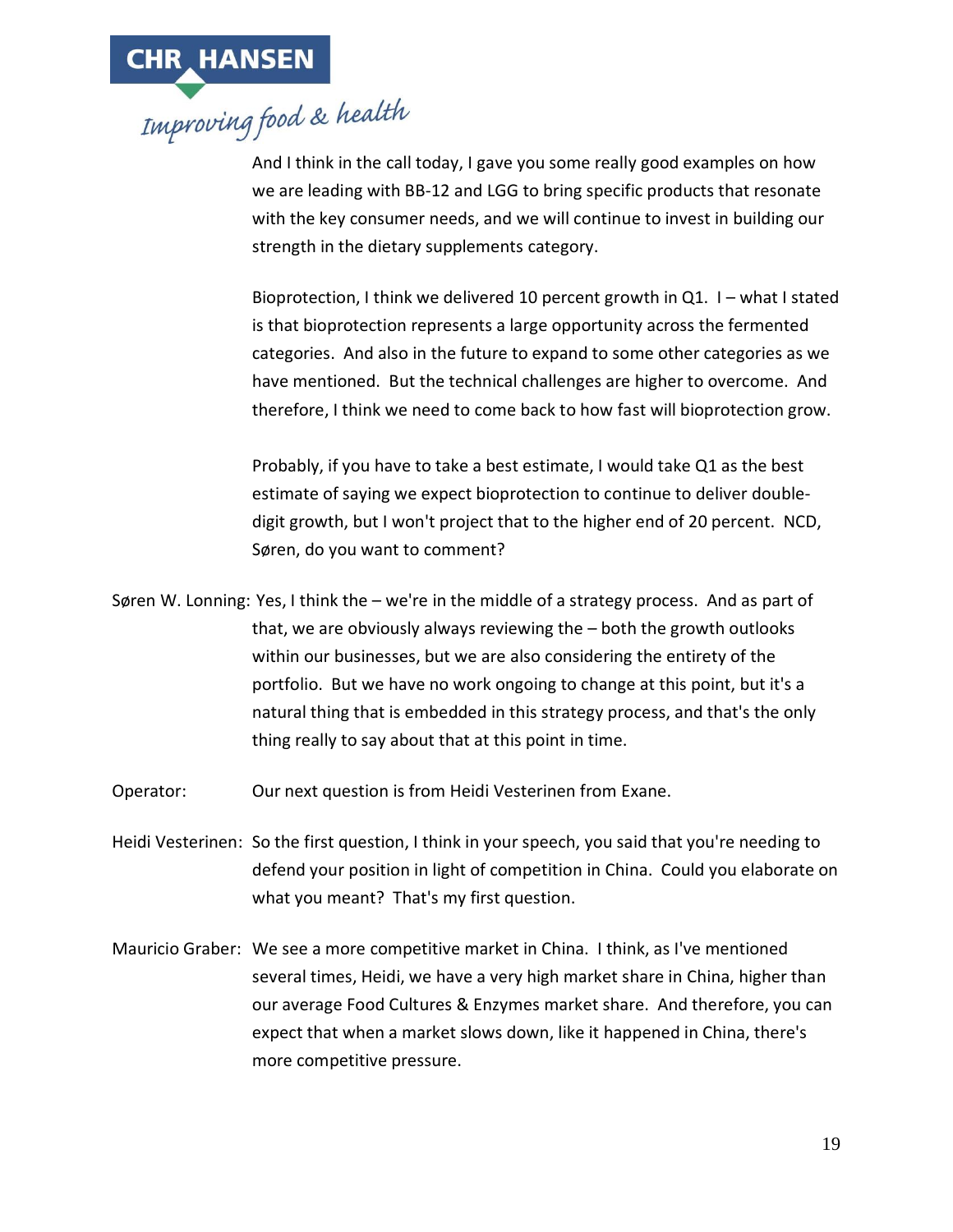

And therefore, we need to make sure we do 2 things in China. One is that we protect and develop our established base with the large Chinese customers. And second that we continue to build the SME market and the innovation in the areas where we're not playing. And that sort of summarizes our game plan in China.

- Heidi Vesterinen: So when you say competitive pressure, is it new entrants or is it existing entrants being a little bit more aggressive? So does that mean there was price pressure in the market? Just to clarify.
- Mauricio Graber: I don't think we have seen any large new entrants into the Chinese market. So it's the established customers are fighting for market share in large customers that have all of a sudden seen a deceleration of growth. And as I mentioned in my speech as well, there is more focus on cost management as they're trying to manage to these more subdued market.

I do believe our interactions with the Chinese customers is they all know they have to innovate their way in to continue to expand the dairy market share in the Chinese market.

- Heidi Vesterinen: And then the second question. I think you had said in your speech that in the U.S., large legacy customers are losing share to smaller companies. And I think this was an FC&E comment. I thought I had understood that you have quite a fragmented customer base in that no individual multinational company matters. Had I understood that incorrectly? Or is there a new development? Just to clarify.
- Mauricio Graber: The comment was global, Heidi, it was not only related to the U.S. And you are right, we have a very high granularity across FC&E, serving very small customers. But when you look at some of the larger brands that had a probiotics in their offering, I think when the volumes there declined, we definitely see an impact in our total probiotics business.
- Heidi Vesterinen: And then the last question. Do you have any initial comments on the IFF Dupont situation? As I'm just wondering if these integrated solutions that they're talking about works then – because the concept does seem to make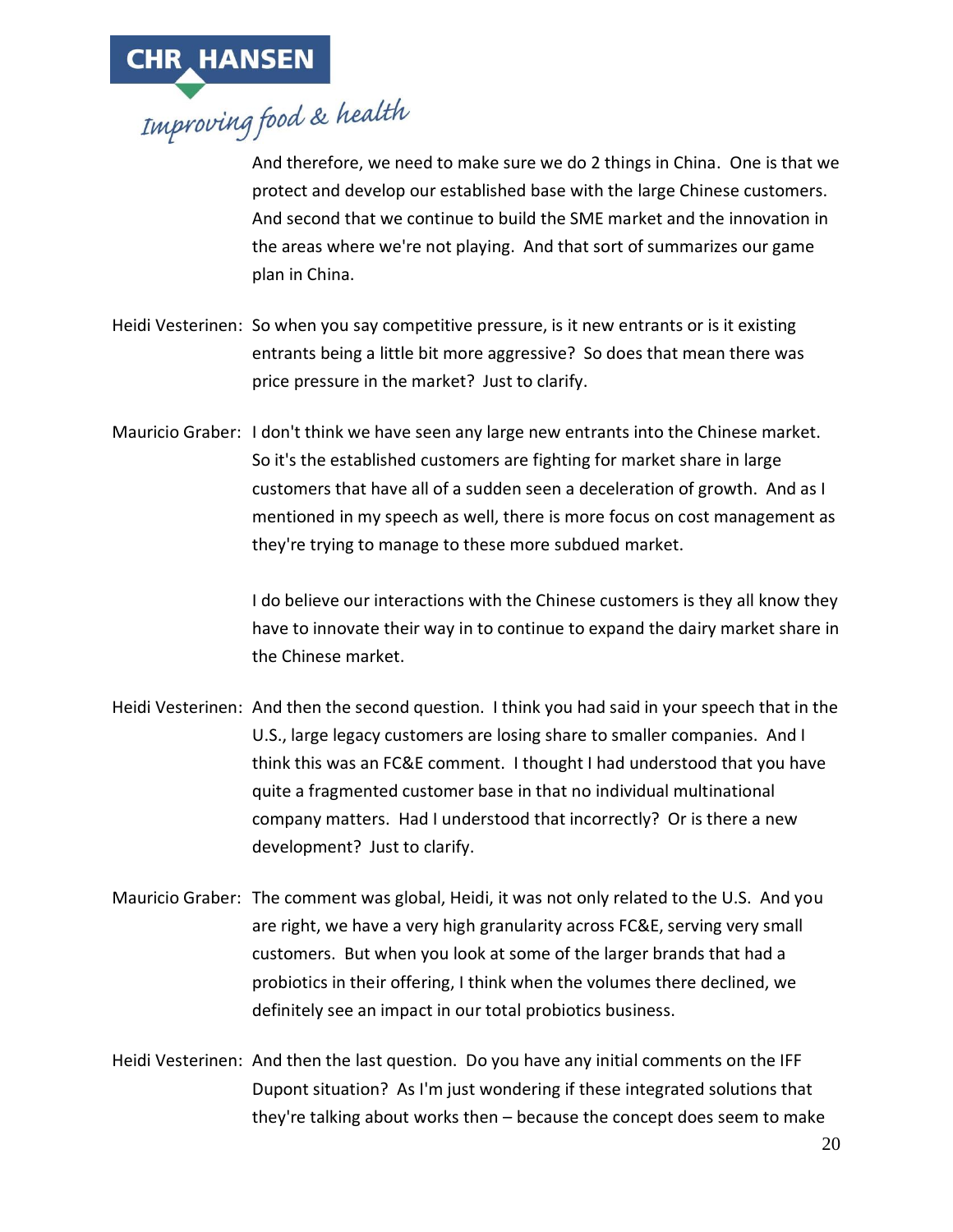

sense, right? It's just making life easier for customers. Isn't it a risk for you as a focused player?

Mauricio Graber: I think we have seen DuPont be a strong competitor that we respect a lot. We have no major comments really on the sort of IFF acquisition. It will be a long closing period for over a year. Probably a lot of distraction in such a large merger. I think as Chr. Hansen, we need to focus and double down our – in our products and our customers and compete to win in the marketplace.

Operator: The next question, it's from James Targett.

James Targett: Two questions. Firstly, on – coming back on dietary supplements. So am I understanding that the reason for the lower – maybe the lower growth expectations going forward is really coming from outside North America, so a further declining market in – now in Europe and Asia?

> Because I think as you – in your report, you called out strong growth in Human Health in North America in Q1. I don't know whether that's more formula driven, but that implies dietary supplements were stronger in North America. So the incremental decline is coming from other countries. So I wonder if you could clarify that.

And if it's just about softer market or whether you're talking about you're losing share within the market as well. And then secondly, on China, I just wanted to sort of, I guess, clarify the momentum in Q1 really. You did  $-1$ mean, you mentioned solid growth in China in Food Culture & Enzymes in Q1. I think you were declining, though, in the second half of last year.

And you didn't – and you said there's been no sort of change in the market backdrop. So just wondered if you could talk about Q1 in the context of the second half of last year in China.

Mauricio Graber: So on the dietary supplements, James, I can say that for sure, North America is not where we see the change as the largest one. That's why we have seen a continued challenging situation. We are seeing Europe becoming more challenging, first and foremost.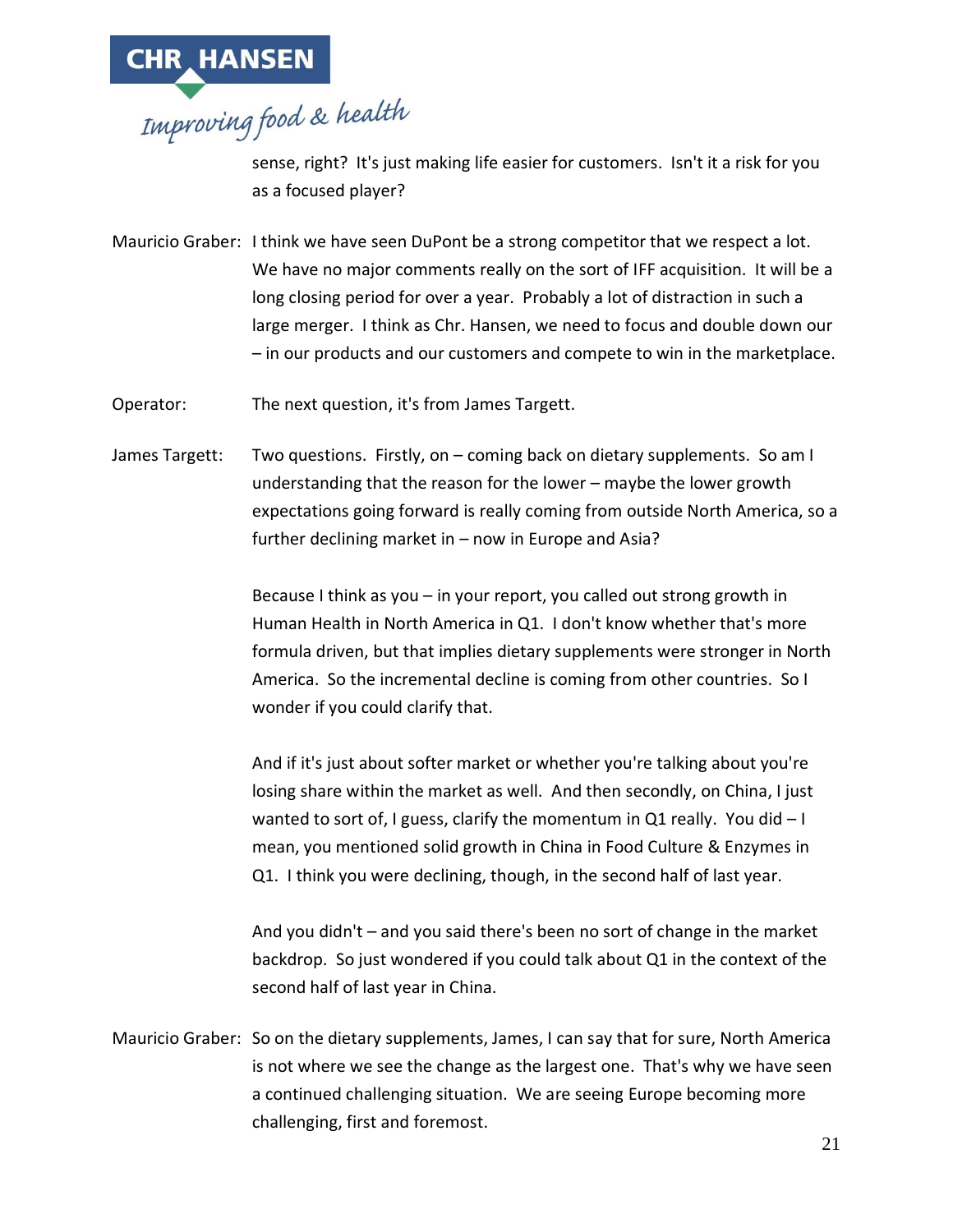And then secondly, also, the growth rates in Asia, Asia Pacific has also – even though they are still attractive, they have come down. So those are the 2 key drivers behind the change that we are articulating now. And when you refer to the specifics of the Q1, yes, we did have good growth in dietary supplements in North America in here, but have to bear in mind not to judge the performance of Human Health or Health & Nutrition, in particular, on a given quarter, given that it's rather large customers where all the time, it means a lot.

And overall, it was negative for the quarter, but we – in North America actually had a bit of a tailwind within dietary supplements in terms of all the timing. So don't over-interpretate that. North America remains challenging. And Asia and Europe are the ones that are more – are moving into more challenging territory. That being said, we are coming from a quite high level, and we still project global growth going forward in dietary supplements containing probiotics.

So it's still a very attractive market to pay the two, but it's just at a different level than what we have seen in the past. Then on China, for sure, we had good growth in Q1. I think we benefited from some one-offs on customer allocations and volumes based on our quality and our service. But my expectations for the full year are definitely not as high as we performed in Q1. Anything you would complement to that, Søren?

Søren W. Lonning:No. And you can say the dynamics of probiotics being extra challenging in China is also remaining. So the growth that we delivered in Q1, in addition to, you can say, what Mauricio also build on also reflects that probiotics remains challenging, whereas we were more successful in the traditional fermented milk care cultures in this quarter.

Operator: Our next question, it's from the line of Anton Brink.

Anton Brink: From my side, firstly, could you quantify the destocking effect in Human Health as you do for Food Cultures & Enzymes and as well as the timing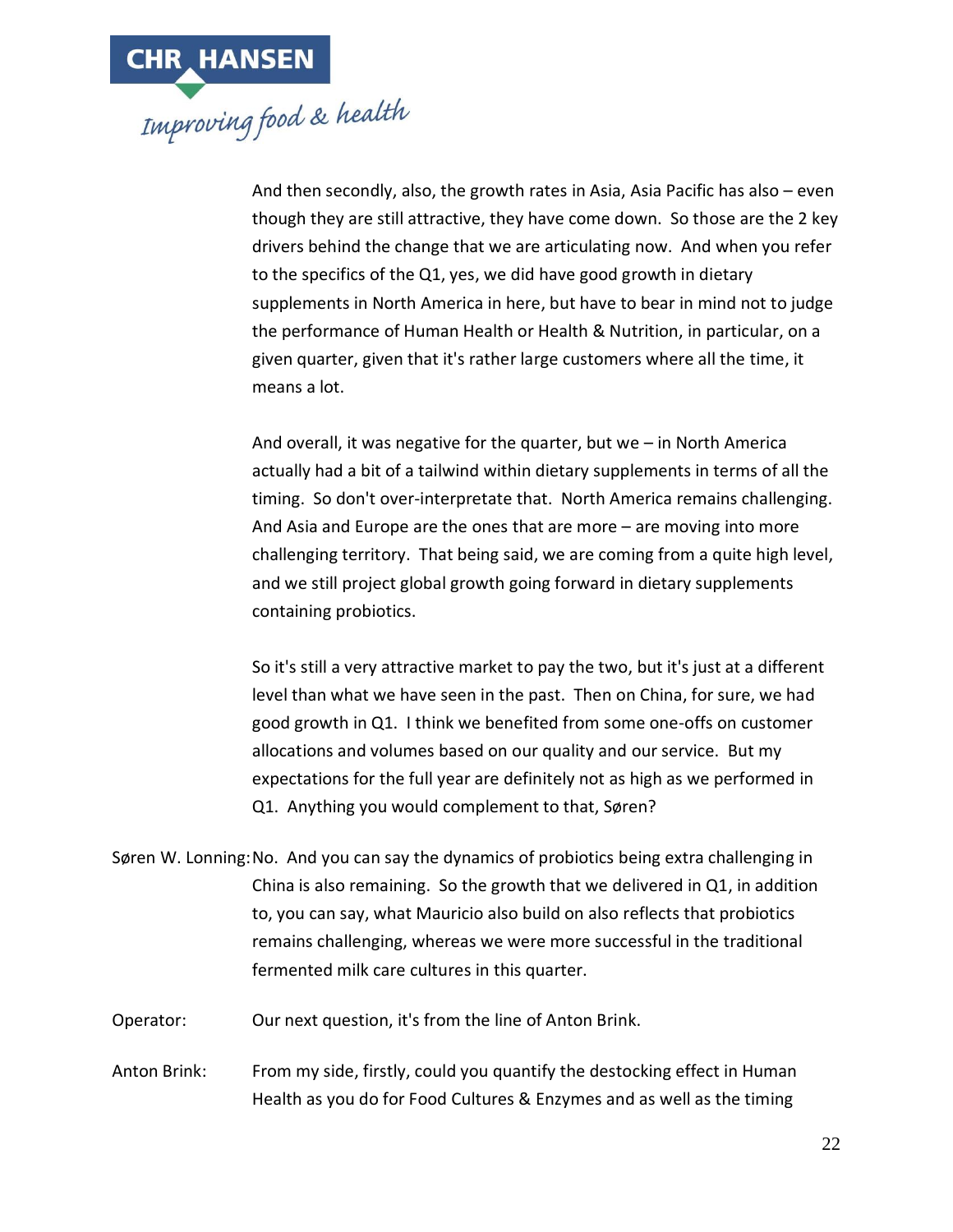

effect in Plant Health? And then secondly, what's the risk of Animal Health ultimately ending up in a similar situation as Human Health appears to be in now?

Mauricio Graber: I think we will not provide specifics as to the effects, but what I can say is that when it comes to Human Health, as an example, we did deliver high single-digit growth last year. And we are also expecting beyond this quarter, which was very challenging that we will deliver a solid growth component in the remaining part of the year in Human Health.

> So timing of orders with customers and their launch plans and their order pattern has a huge effect in Q1. And similar for Plant Health, we delivered strong – very strong double-digit growth in FY '19. We also expect a strong growth, double-digit growth, in '20 for Plant Health. So again, the timing effect that we are considering is quite significant in Q1.

> In terms of the Animal health business, I would say that here, we are seeing some – generally a better cyclical situation in some key markets, most importantly, North America and the capital situations where the economies of – especially dairy cattle farmers has improved.

So that is, you can say, building some strength into it. We have also seen the silent season, which was poor in – towards the end of FY '19, actually was coming back with a strong season, late season, in Q1. And then we have launched some new interesting products, which have seen a really good uptake in – among our customers, primarily the dairy – volume in dairy plus product that we have out there.

So all in all, I would say that here – on this part here, we are relatively positive in the outlook for Animal Health for the coming year, both in terms of the market and our ability to also capitalize on the great products that we have – we are launching.

Søren W. Lonning: Probably just to add to Animal Health is in addition to Bovamine plus that has had a very good takeoff with some of our – some of the larger cattle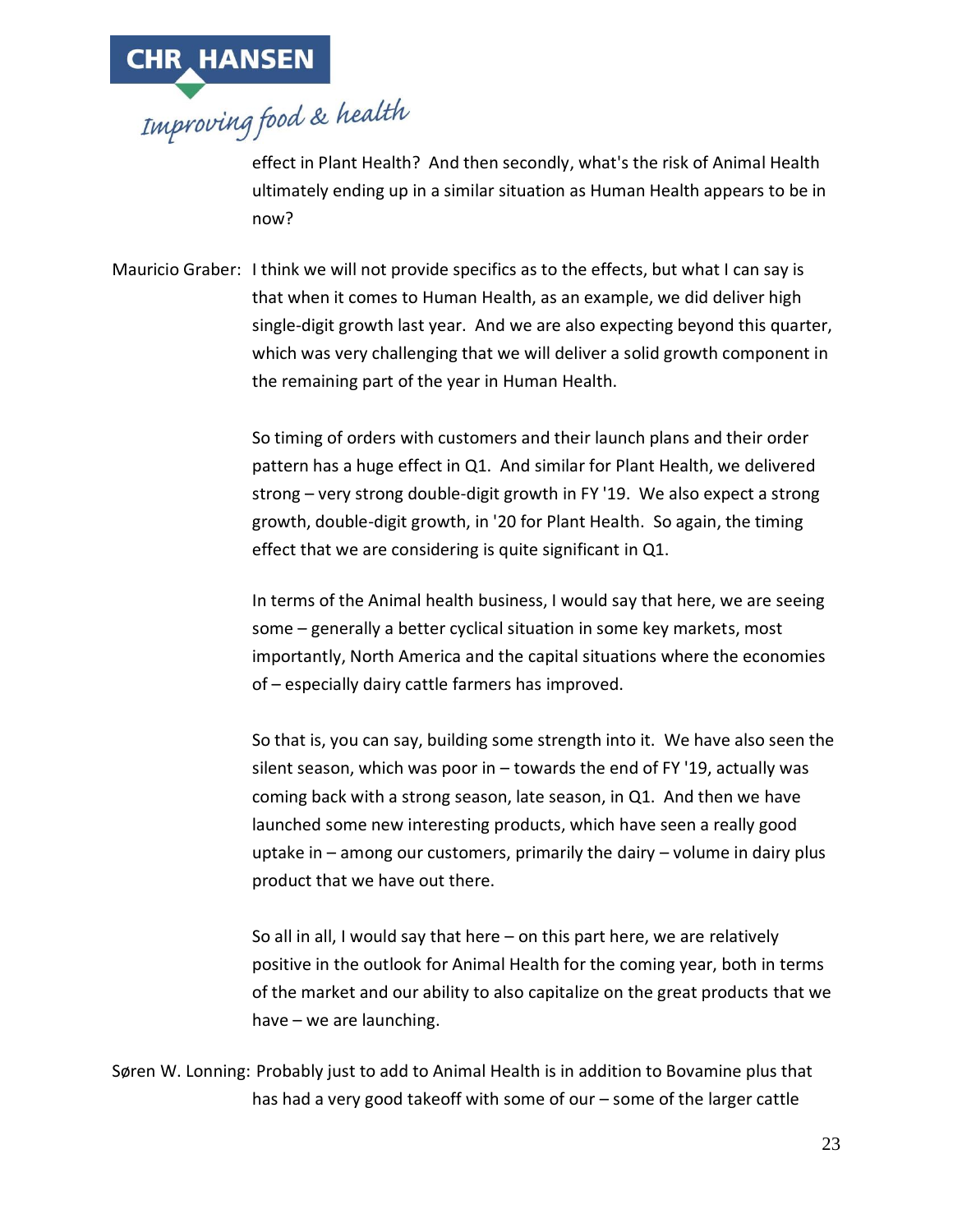

farming segments, we also continued to see a very good performance of GalliPro Fit, our probiotic for the poultry segment where large accounts represent sort of a large opportunity for us to continue to build volume.

So we don't see that. I would just say on Human and Plant, remember that there will be more variations quarter-to-quarter, and the best thing is to look at those businesses on the annual growth performance.

- Mauricio Graber: And maybe just one word of pause in terms of the Animal Health. Q1 was very high. So very high double-digit growth in that part of the big business. And that was partly helped by the patent in the silage season. So you cannot just extrapolate that development in the coming quarters, although we expect a strong year in Animal Health this year.
- Operator: Our next question is from Faham Baig from Credit Suisse.
- Faham Baig: I also have 3 questions. Firstly, just more of a thematic/midterm question. In a number of categories, one of the themes I've picked up is that large customers are losing share to smaller customers/startups. We see that in FC&E, we see that in dietary supplements, we've seen that in dietary supplements for some time.

But it seems like we're beginning to see that in Europe as well. And we're seeing that a bit in China as well. What I recognize from that is that Chr. Hansen, does it have the same relationships with smaller customers as it does with larger customers?

And if I look out to the next, let's say, 1 to 2 years, are you looking to build relationships with the smaller customers to where the growth is? And if so, how long do you think that evolvement might take? Is there any impact on the P&L relationships with the smaller customers versus the larger customers? That's sort of my first question.

The second question is with regards to the midterm ambitions, mid-singledigit to high single-digit growth. Appreciating that the market growth has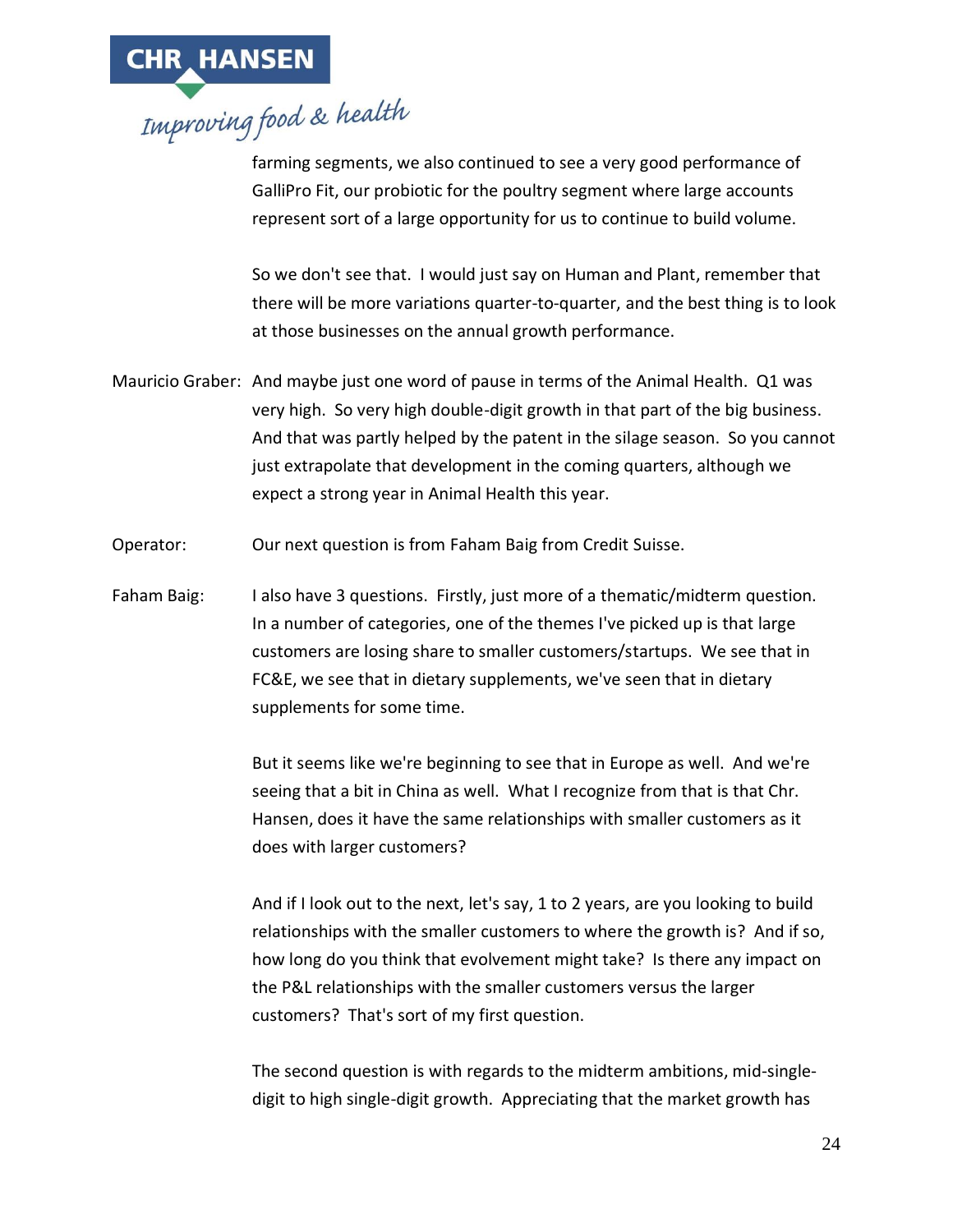

slowed by 100 basis points, which I guess, at the group level, if we take into account the dietary supplements and Natural Colors comments, it's probably also around 100 basis points, given the size of the businesses relative to the FC&E.

So I'm just trying to understand what deviates the bottom end of the range from 8 percent to mid-single digit, call it, 4 percent, when the market growth rate only has 100 basis points impact? That's my second question. My third question, for FY '20, now if I take into account some of the one-offs in Q1, and your underlying market growth is – so say you're growing 3 percent after taking into account the one-offs.

What could potentially accelerate you to the midpoint of your full year guidance of 4 percent to 6 percent when you're suggesting that China, you cannot extrapolate growth there? In Animal Health, you don't extrapolate growth there, bioprotection is already at double digits. Could you just help us with some of the building blocks because as you suggest, the market growth won't be improving in the second half of the year?

Mauricio Graber: Maybe we'll start with your last question, and Søren and I double tack on that. So basically, if you look at the one-offs in Q1 that we had communicated, the two largest ones were really in relation to the destocking and to the order phasing of Human and Plant. So if you do the math of those, then you clearly get well into the range. But Søren, you may complement that.

Søren W. Lonning: Yes. I think building from Q1 is tricky because we've had quite a few temporary headwinds with order timing and destocking. So I would say there will be some relief here. Also, there will be a baseline in the coming quarters that will be more favorable in some business areas like Natural Colors and also Animal Health.

> And then I would say, otherwise, it comes down a lot also to our ability to execute on our customer – our project pipeline with customers. That is really cool because if we are to outgrow the market in Food Cultures & Enzymes by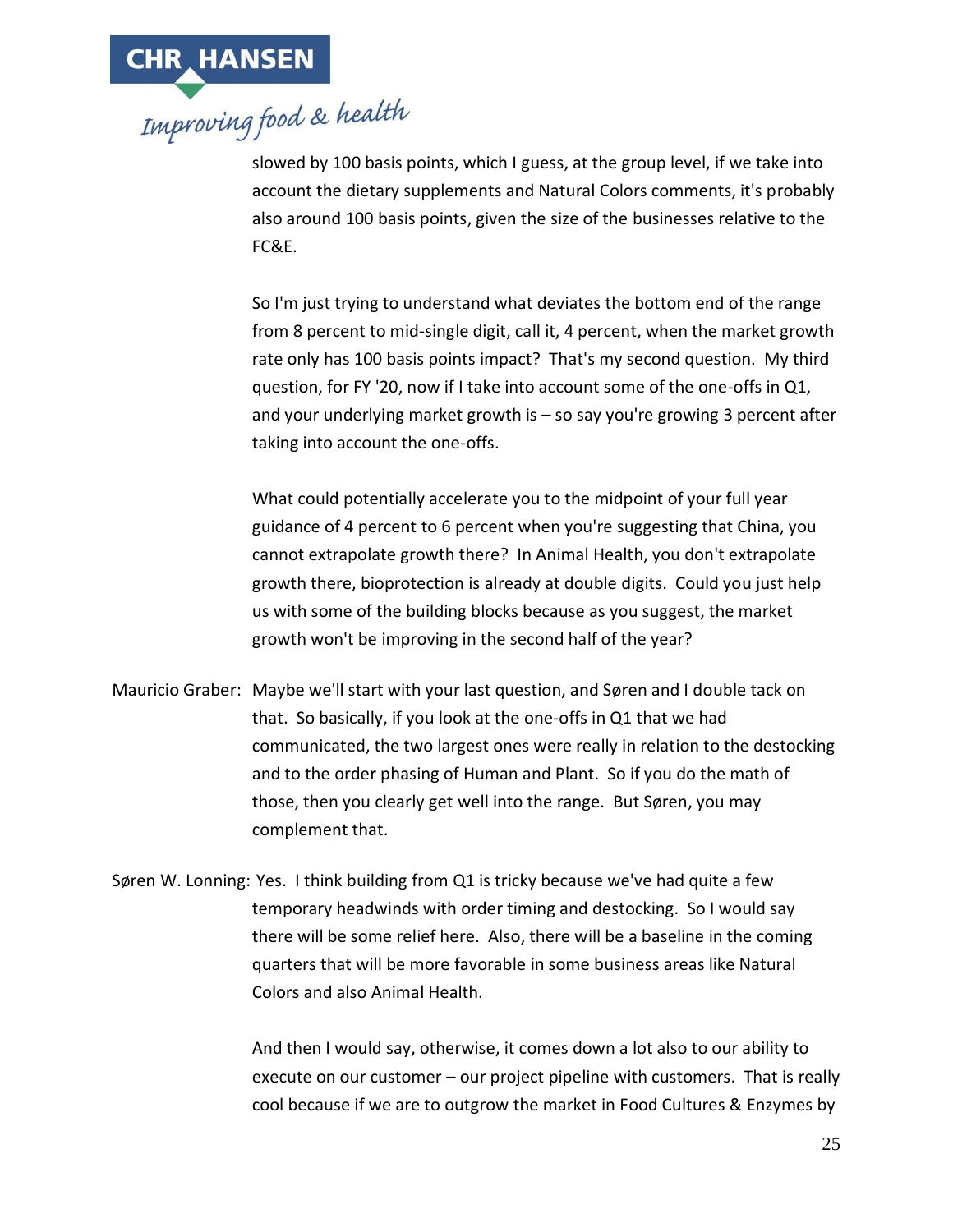

2 to 3x, it requires that – strong execution of that. That is no different from any other year that we've had.

So you can say there are some baseline things, there are some timing things and then really executing on the pipeline, that is key. When it comes to  $$ maybe to your second question, in terms of the mid- to high single and about how that translates to the – first and foremost, I mean, with mid- to high single digit when we look beyond the year that we're in, where we have a guidance from 4 percent to 6 percent, the mid- to high single digit is a 5 percent to 9 percent that we are thinking of.

And it's true that it's 1 percentage point lower in Food Cultures & Enzymes than previously expected in the market. However, when we look to some of the other segments like dietary supplements, it is a larger impact than the 1 percent. So across all the business areas, actually the impact from market we see as larger than just the one that we – I explained about in Food Cultures & Enzymes. So I think that's the other point to add to that.

Mauricio Graber: And I think we also see, overall, a more volatile environment, right? So there's a lot of trade tensions right now in the world. We talk about the developing markets that have been high growth markets for us. So I think as we issue interim guidance, it's logical that, that interim guidance provides a wide range of mid- to high single digits.

> Talking about the customers and large customers shift to more, let's say, local customers, start-ups, more entrepreneurial customers, I think your conclusion on Food Cultures & Enzymes is not correct. We actually have a very large share of serving small customers. We service, we have said in the past, over 4,000 dairies across the world, and we have very deep technical and commercial relationship with smaller customers.

I think, though, as I said, when there's a large decline in one of the large customers, you need to capture volume and growth with many small customers. The situation is different in Human Health, where our business has historically been very concentrated with large customers and where we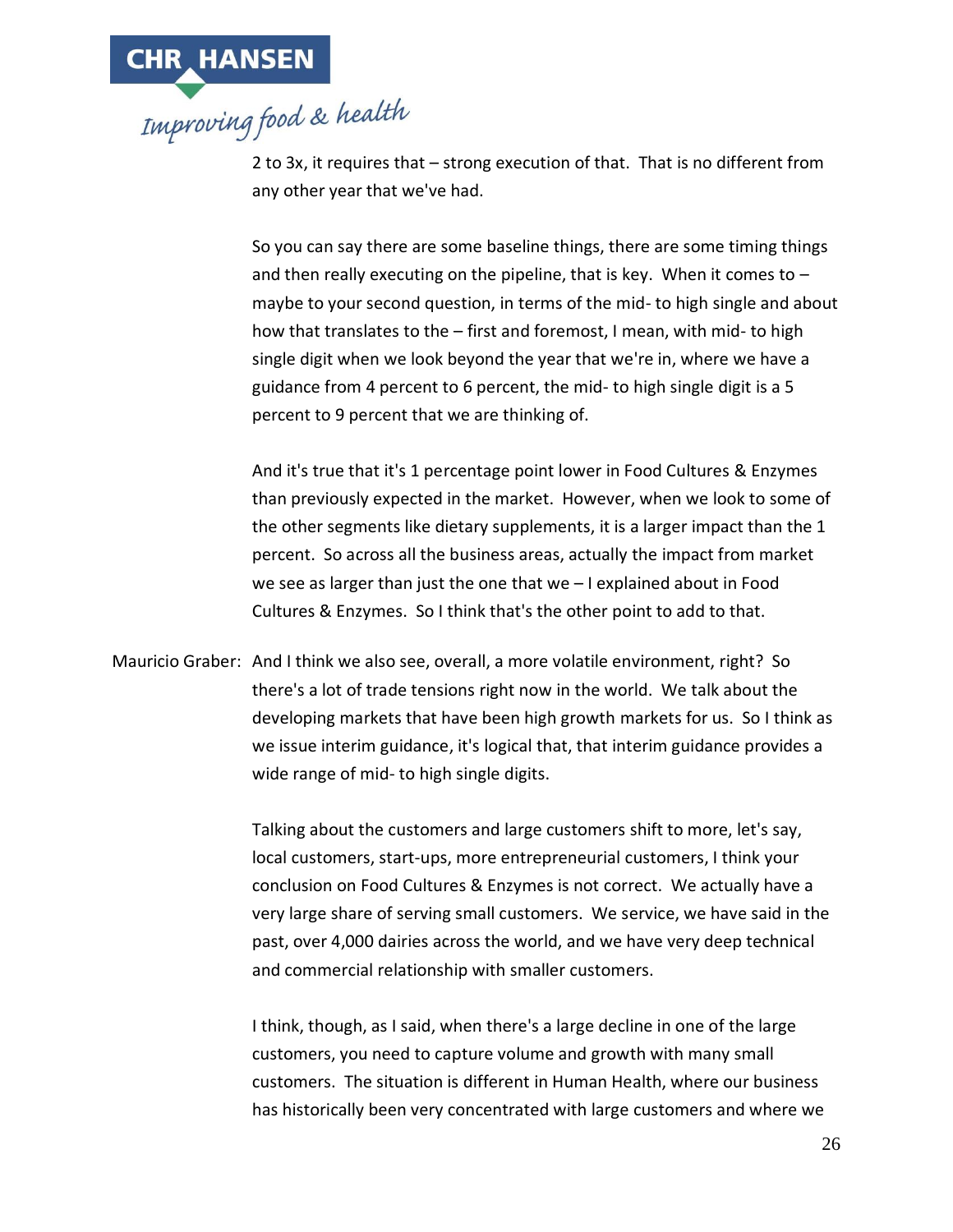

need to expand our geographic reach and our customer reach with more probiotic solutions to have a broader market coverage across online and retail to balance our growth profile from a customer point of view.

Operator: Our next question, it's from the line of Arthur Reeves.

Arthur Reeves: Just one question from me, and it's about the medium-term growth outlook. You talk about the market slowing from 3 percent to 2 percent, but what actually is going to make the market improve from where it is now?

> You're talking there about 1 percent to 1.5 percent at present, and all the indications that I see for future global milk supply, not demand, but milk supply, are pretty much flat. So what is the thinking behind your 2 percent market growth forecast in your midterm guidance, please?

Mauricio Graber: Of course, this is a careful assessment and a preliminary assessment based on the – where we are now in the strategy process. But we believe that the momentum that we are seeing in the market now both reflects something that is cyclical but also something which is temporary or cyclical. So as an example, the cheese production of around 1 percent right now, which is at 0 in Europe and around 1 percent in North America.

> Cheese production is something that moves with a certain cyclicality. And here, the intel that we have from market data, market reports, customer discussions about expansion plans, et cetera, means that we believe that, that number will normalize to a higher level than what we see right now. Similarly, when it comes to fresh dairy, the absolutely largest changes in emerging markets that we see right now with China actually being flat to slightly declining.

And also some other emerging markets like the Middle East suffering right now. And we also believe that although these markets are coming down relative to what we said at the Capital Markets Day 2 years ago, it's – right now, we're also at a special point in time due to some external reasons, and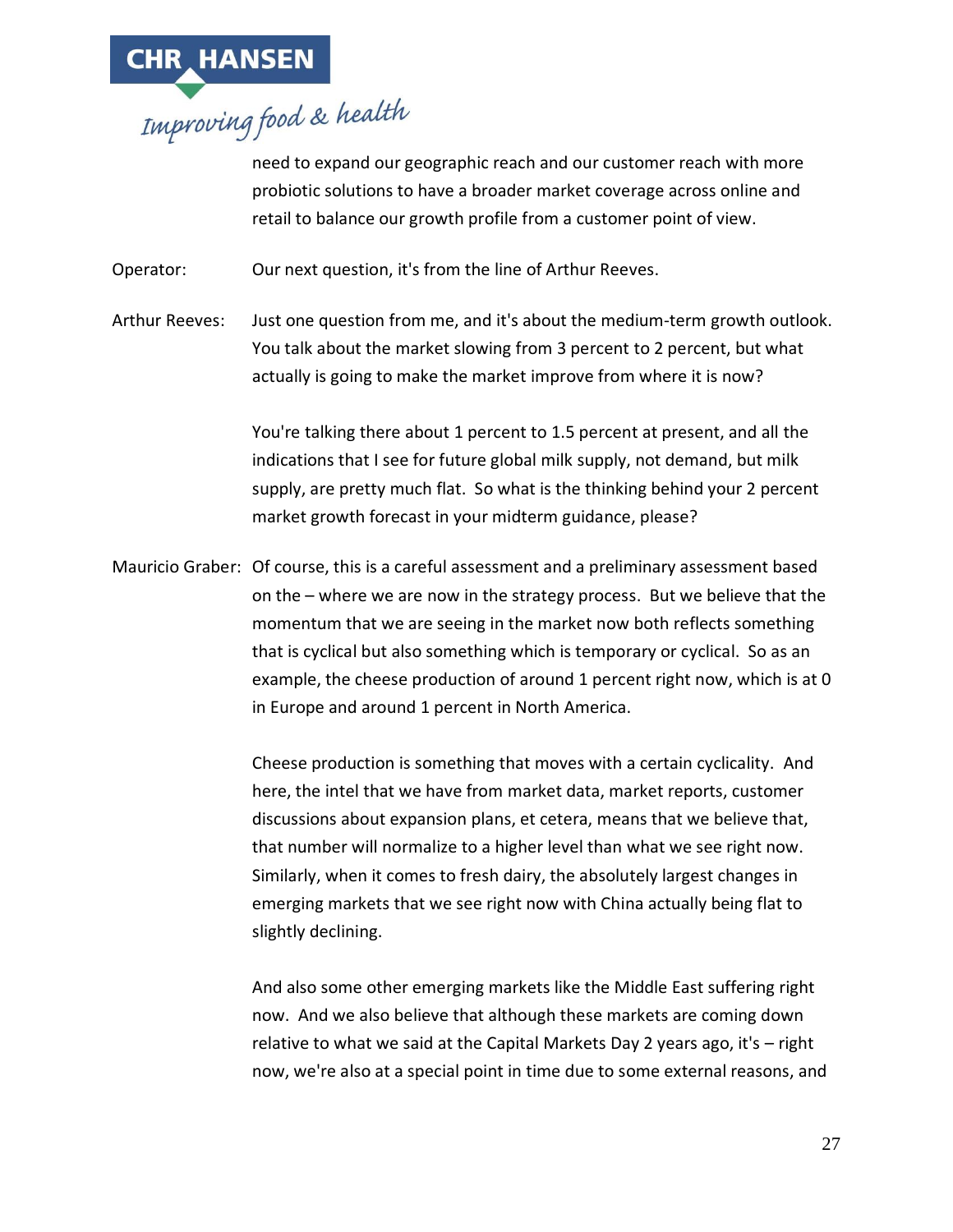

we believe that we will see some recovery in these markets when we look in a 5-year horizon.

So that's the logic that is behind this number here. But of course, we continue to monitor the development in there very carefully. And that is exactly also why – how to – how our plan for addressing plant-based protein is one of the key topics that we have in our strategy plan because that is also important for us to tap into this market and this trend when we look forward.

- Arthur Reeves: And then if I could just have one follow-up, given I didn't start with three, how big a plant based – how – what percentage of your sales is currently plant-based, please?
- Mauricio Graber: It's a relatively small proportion of our sales. Bear in mind that based on our knowledge, it's still within yogurt. Plant-based is still at around 1 percent of global yogurt that is plant-based. And cheese is less but reducing acceleration, and we will – we also expect as that market develops further that they will be looking for even better solutions from what they have today. And this is where our cultures can really play a role.

So it is not large for us today, but we believe that it will be a vehicle going forward when we look out to a '25 and, especially, a '30 horizon.

Søren W. Lonning: And specifically, even though, overall, it's 1 percent or less than 1 percent of dairy, obviously, if you look at some specific markets or population segments, affluent metropolitan cities with millennial consumers, the market share is higher.

> And that's where we are really working with customers to understand how to deliver the best products to those consumers. And as I mentioned during the call, we are engaged in hundreds of projects on a very successful way with the leading customers in plant-based.

Operator: Our next question is from the line of (Patrick Rafael).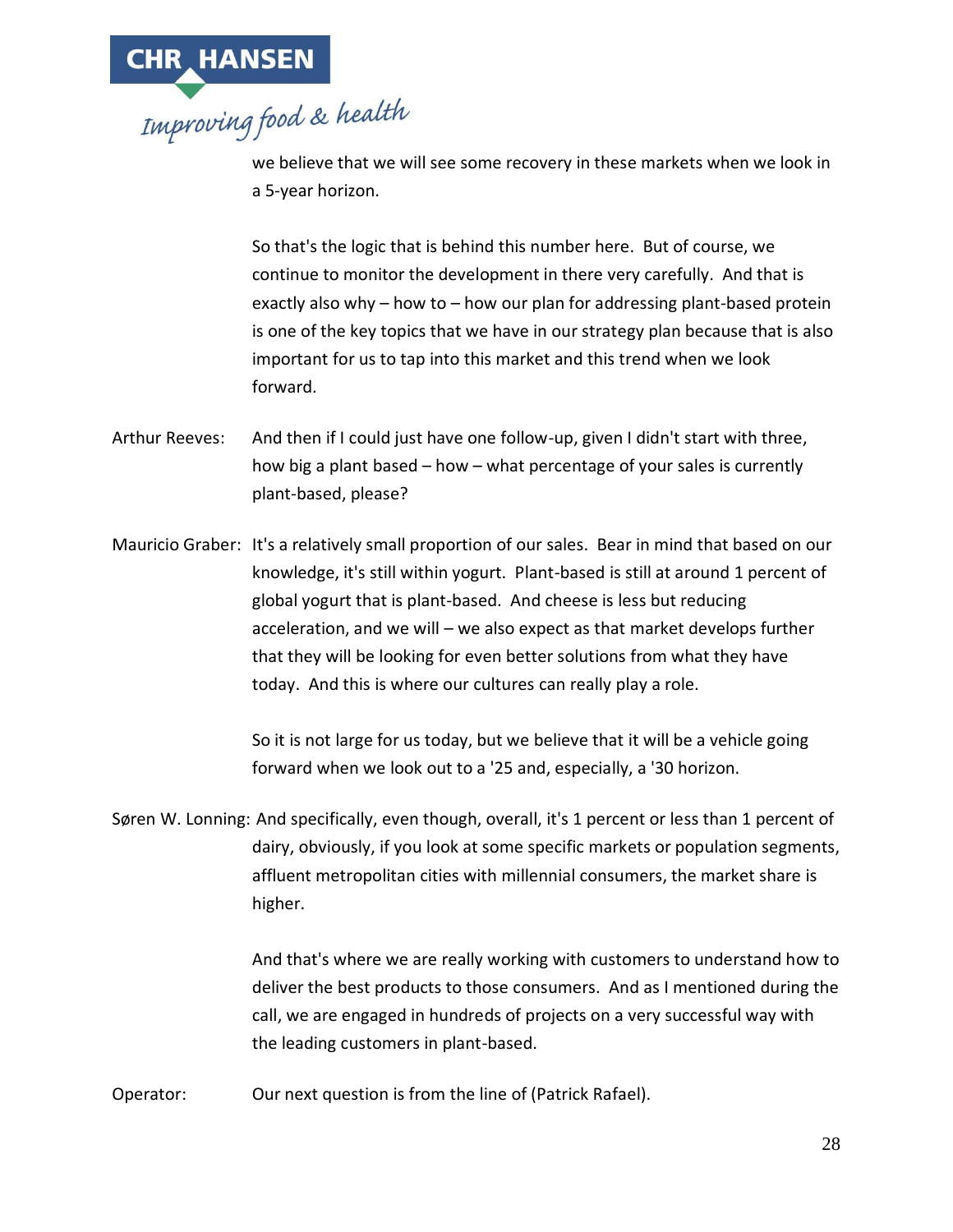(Patrick Rafael): The first one would be on your lighthouse projects in light of the new mid- to long-term guidance. You've already talked about bioprotection, but can you also talk about your other lighthouse projects and how they're impacted by reduced midterm growth outlook.

> The second question would be on cash flow and some particular free cash flow, where you improved year-on-year quite significantly, thanks to lower working capital. Was that already built into your original around EUR 190 million guidance for the year? Or was this a positive surprise versus your budgeting for the quarter?

> And then the last question is just on Natural Colors. You mentioned, given the, let's say, subdued growth outlook here, focus will be on margins and improving profitability. Can you provide a bit more color on what exactly you're planning to do here in Natural Colors?

Mauricio Graber: Thank you, Patrick. I'll take the first one and Søren, pass it to you. I would say on the lighthouses, if you remember, we had mentioned 3 lighthouses. I think bio-p, we have commented extensively during the call today. Our plant sales, we continued to be very excited on the momentum which we see in Plant Health with very high growth.

> I think we are tracking towards a successful execution of our Plant Health. And the key steps in our Plant Health journey will be to continue to gain acreage in Brazil sugarcane, expanding to soy and then expanding to geography in the U.S. We will also consider other potential expansions that we give our products the best growth, but we are confident on our Plant Health lighthouse.

> And we have not quantified the human microbiome lighthouse. But I think BacThera provides us the first entry into the exciting life biotherapeutics market, and we're quite confident that, that will play out as a future success for Chr. Hansen and Lonza on having BacThera be the leading supplier of life biotherapeutics CDMO solutions. Søren, do you want to take on for cash flow?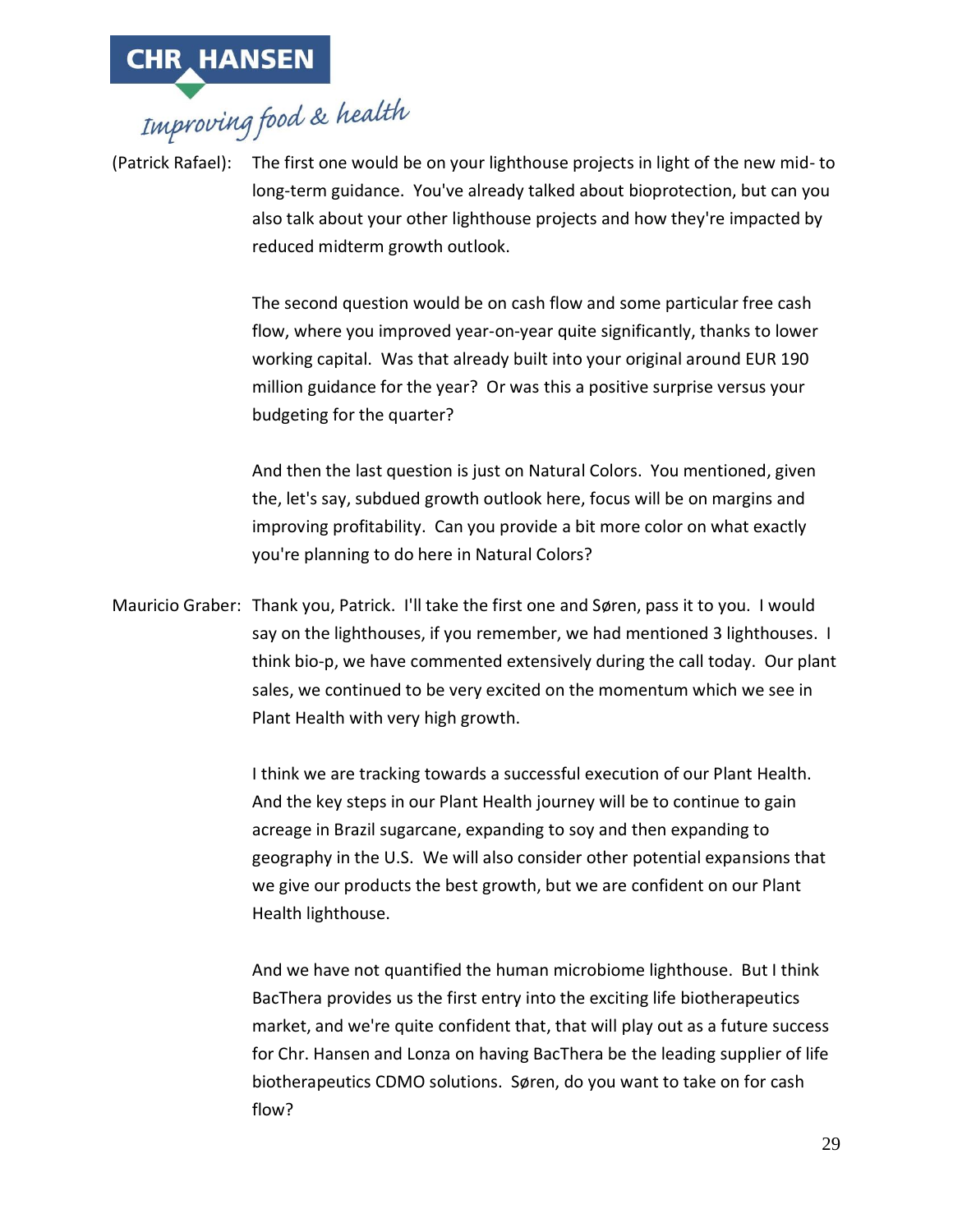

Søren W. Lonning: Yes. As the cash flow is also  $-$  is always a volatile metric in a given quarter. And – but I can say, overall, it was quite in line with what we expected. And that's also why we have maintained the free cash flow for the year. So no big surprises here. And one of the reasons why we came out strong related to a strong cash collection in this month from our customers, that was also a focus area.

> So it was built into our plans. When it comes to your question regarding Natural Colors margins, I would say that the – you can say the – I would put it in 3 pillars in terms of the margin management. First one, of course, being managing the raw material fluctuations in a very diligent way up or down, whether that's the case, then we will monitor that carefully and manage the pricing in the right way.

Secondly, I would say, efficiency, especially in our production is a key focus area, and we are continuing to invest in and how we can work more efficiently. And finally, when it comes to what you can call, sourcing and breeding of the raw material components, which is a large part of the cost base in Natural Colors, that is also really an area where we continue to work to improve our margin position and cost and use offering with customers.

So across those three, I would say that those are our key priorities in terms of managing Natural Colors margin in a positive development.

Mauricio Graber: And I think we ...

Operator: And there are no ...

Mauricio Graber: With that, we would like then to thank everybody for their participation in the call and the good questions. Please do not hesitate to reach out to IR in case there are any further questions. Thank you.

Operator: Thank you. That concludes our call for today. You may all disconnect. Thank you all for participating.